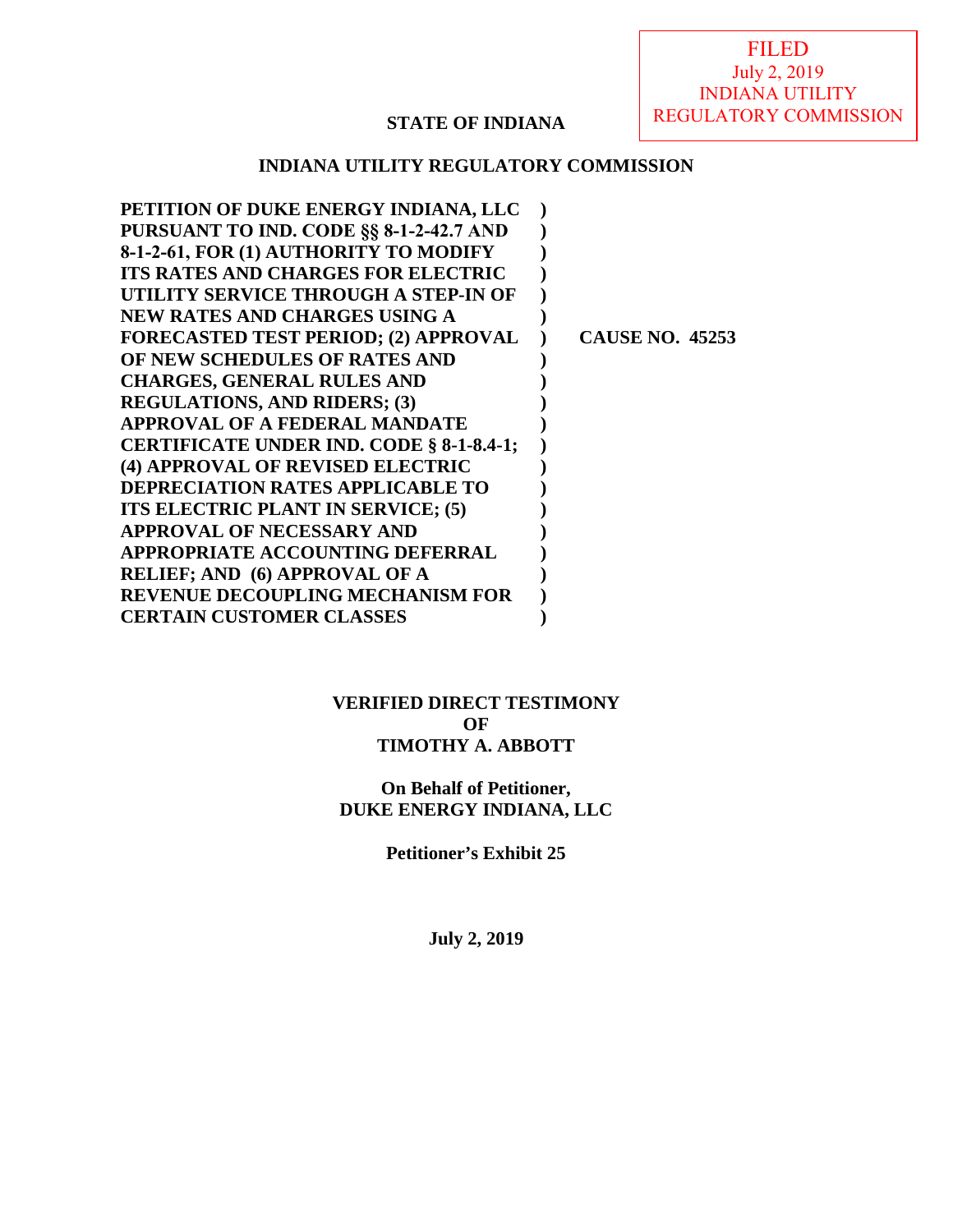#### **PETITIONER'S EXHIBIT 25**

#### **DUKE ENERGY INDIANA 2019 BASE RATE CASE DIRECT TESTIMONY OF TIMOTHY A. ABBOTT**

#### **DIRECT TESTIMONY OF TIMOTHY A. ABBOTT DIRECTOR OF SYSTEM OPERATIONS DUKE ENERGY BUSINESS SERVICES LLC ON BEHALF OF DUKE ENERGY INDIANA, LLC BEFORE THE INDIANA UTILITY REGULATORY COMMISSION**

| $\mathbf{1}$   |    | I. INTRODUCTION                                                                           |
|----------------|----|-------------------------------------------------------------------------------------------|
| $\overline{2}$ | Q. | PLEASE STATE YOUR NAME AND BUSINESS ADDRESS.                                              |
| 3              | A. | My name is Timothy A. Abbott, and my business address is 139 East 4 <sup>th</sup> Street, |
| 4              |    | Cincinnati, Ohio.                                                                         |
| 5              | Q. | BY WHOM ARE YOU EMPLOYED AND IN WHAT CAPACITY?                                            |
| 6              | A. | I am employed as Director of System Operations by Duke Energy Business                    |
| 7              |    | Services LLC, a service company subsidiary of Duke Energy Corporation ("Duke              |
| 8              |    | Energy"), and a non-utility affiliate of Duke Energy Indiana, LLC ("Duke Energy           |
| 9              |    | Indiana" or "Company").                                                                   |
| 10             | Q. | PLEASE DESCRIBE YOUR RESPONSIBILITIES AS DIRECTOR OF                                      |
| 11             |    | <b>SYSTEM OPERATIONS.</b>                                                                 |
| 12             | A. | My primary responsibility as Director of System Operations is to provide                  |
| 13             |    | leadership for the Transmission Control Centers of Duke Energy Indiana, and               |
| 14             |    | Duke Energy Ohio / Kentucky.                                                              |
| 15             | Q. | PLEASE DESCRIBE YOUR EDUCATIONAL AND PROFESSIONAL                                         |
| 16             |    | <b>BACKGROUND.</b>                                                                        |
| 17             | A. | I have a Bachelor of Science Degree from Miami University. I have over 28                 |
| 18             |    | years of experience with Duke Energy in a variety of roles of varying                     |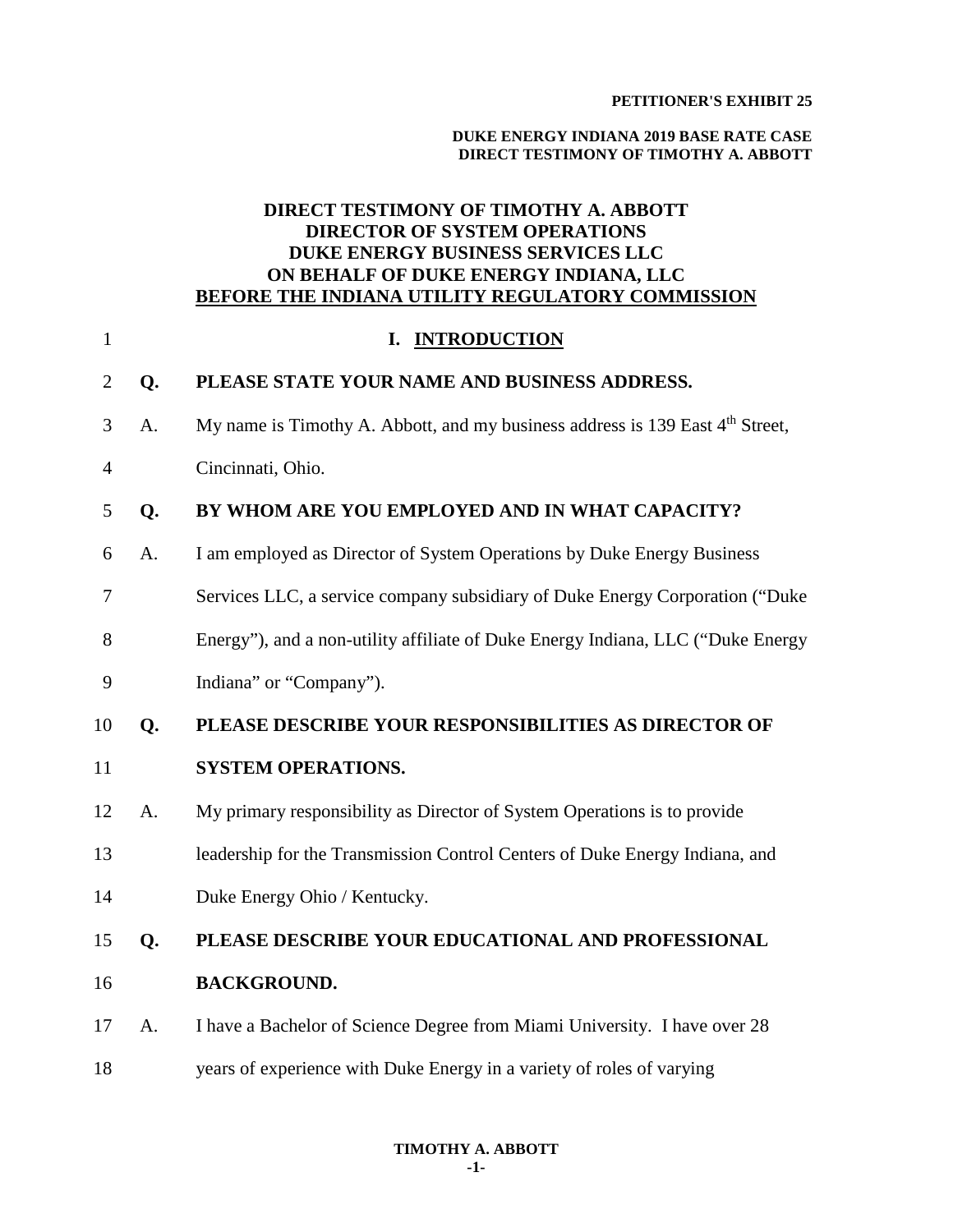| $\mathbf{1}$   |    | responsibility. I have spent the last 21 years in System Operations serving in       |
|----------------|----|--------------------------------------------------------------------------------------|
| $\overline{2}$ |    | various capacities related to control room operations, North American Electric       |
| 3              |    | Reliability Corporation ("NERC") Compliance, Regional Transmission Operator          |
| $\overline{4}$ |    | policy and governance, Tariff Administration, and Energy Accounting.                 |
| 5              | Q. | WHAT IS THE PURPOSE OF YOUR TESTIMONY IN THIS                                        |
| 6              |    | PROCEEDING?                                                                          |
| $\overline{7}$ | A. | The purpose of this testimony is to describe the various aspects of the Duke         |
| 8              |    | Energy Indiana transmission system, including planning, operating, reliability,      |
| 9              |    | and the prudency of the related costs. I also describe and support the transmission  |
| 10             |    | capital and operations and maintenance (" $O&M$ ") expenditures used in the          |
| 11             |    | forecast.                                                                            |
| 12             |    | II. DUKE ENERGY INDIANA'S TRANSMISSION SYSTEM                                        |
| 13             | Q. | PLEASE DESCRIBE DUKE ENERGY INDIANA'S TRANSMISSION                                   |
| 14             |    | <b>SYSTEM.</b>                                                                       |
| 15             | A. | Duke Energy Indiana's transmission system is jointly owned with Wabash Valley        |
| 16             |    | Power Alliance, and Indiana Municipal Power Agency. It consists of 723 circuit       |
| 17             |    | miles of 345 kV, 653 circuit miles of 230 kV, 1,391 circuit miles of 138 kV, and     |
| 18             |    |                                                                                      |
|                |    | 2,521 circuit miles of 69 kV. The transmission system also consists of               |
| 19             |    | approximately 500 stations and substations, which are interconnected with a          |
| 20             |    | variety of transmission and distribution circuits. The transmission system,          |
| 21             |    | particularly at voltages greater than 100 kV, acts to transfer power from sources to |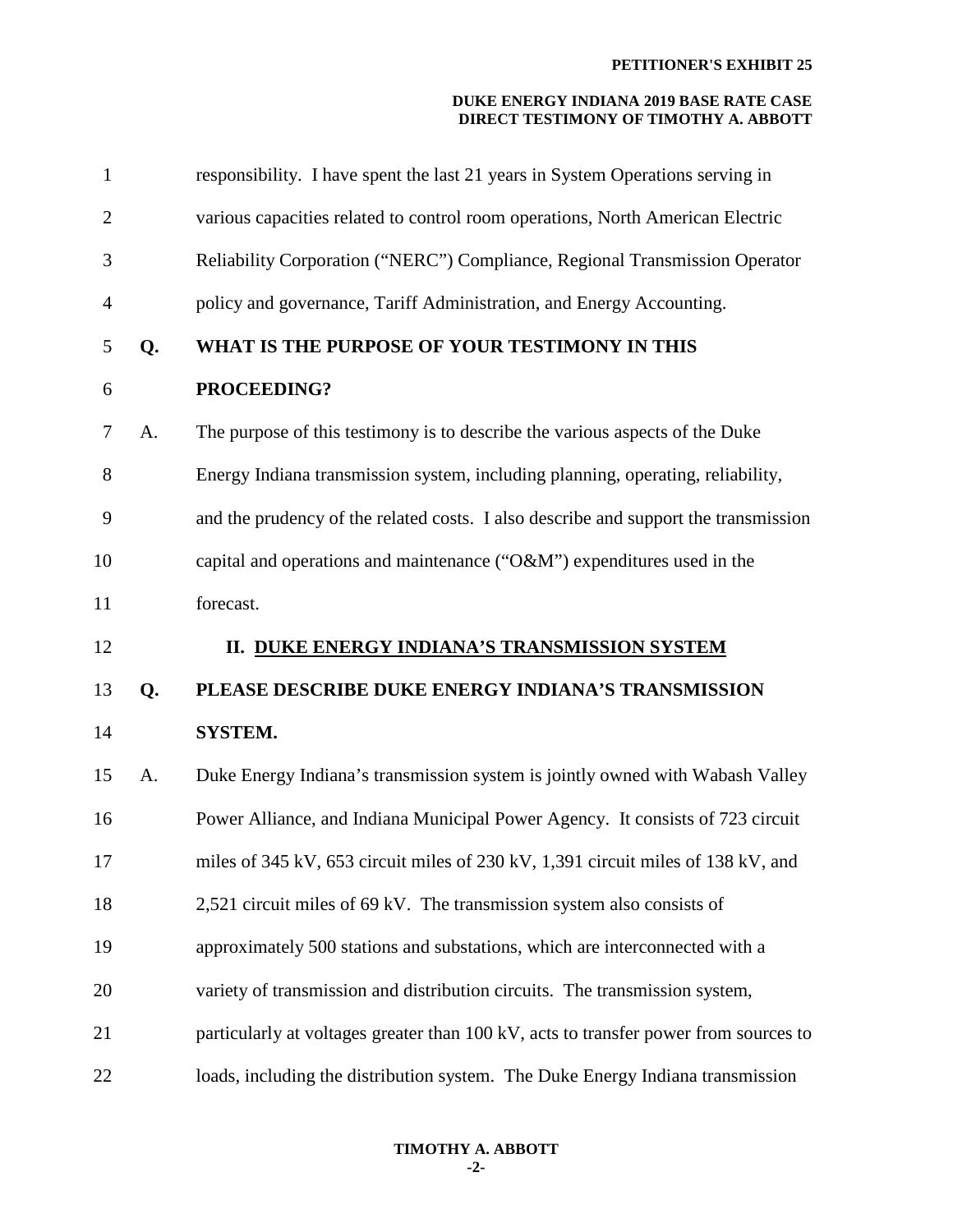| 7              |    | CASE.                                                                               |
|----------------|----|-------------------------------------------------------------------------------------|
| 6              |    | <b>CHANGED SINCE DUKE ENERGY INDIANA'S LAST BASE RATE</b>                           |
| .5             | O. | PLEASE EXPLAIN HOW THE TRANSMISSION SYSTEM HAS                                      |
| $\overline{4}$ |    | <b>United States.</b>                                                               |
| 3              |    | that safely, efficiently, and reliably transports power to customers in the Eastern |
| 2              |    | Operator, Inc. ("MISO"), and is part of the interconnected transmission system      |
| $\mathbf{1}$   |    | system is under the functional control of the Midcontinent Independent System       |

8 A. Table 1 provides a breakdown of the changes to Duke Energy Indiana's

9 transmission system.

#### 10 **Table 1:**

| <b>T&amp;D</b> Asset                                | 2002  | 2018  |
|-----------------------------------------------------|-------|-------|
| <b>Number of Transmission</b><br><b>Substations</b> | 114   | 106   |
| Number of Distribution<br><b>Substations</b>        | 394   | 394   |
| <b>Transmission substation</b><br>MVA capacity      | 22193 | 22983 |
| Distribution substation<br>MVA capacity             | 6753  | 9411  |
| Number of Transmission<br><b>Circuit Miles</b>      | 5361  | 5288  |

11 As can be seen in Table 1, Duke Energy Indiana continually seeks to 12 improve the system by identifying efficiencies and consolidating facilities, where 13 appropriate. An example of this may be retiring a small substation and serving 14 those circuits from a new or existing substation with consolidated functions. 15 Additionally, since 2002 the Company replaced its engineering database with GIS 16 data, leading to a changing in the number of transmission circuit miles.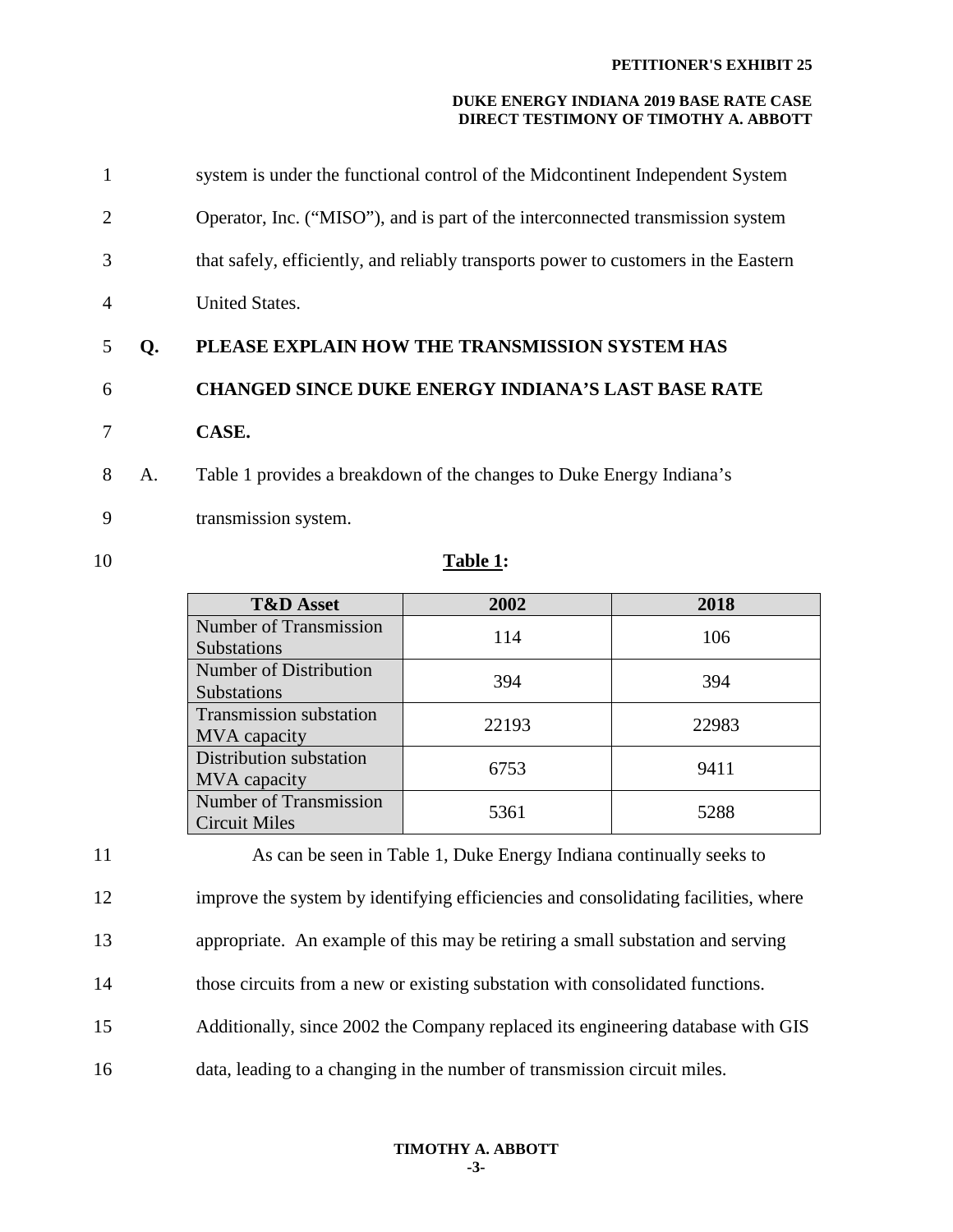#### **PETITIONER'S EXHIBIT 25**

| $\mathbf{1}$   | Q. | PLEASE EXPLAIN HOW DUKE ENERGY INDIANA'S TRANSMISSION                              |
|----------------|----|------------------------------------------------------------------------------------|
| $\overline{2}$ |    | SYSTEM IS INTERCONNECTED WITH THE TRANSMISSION SYSTEM                              |
| 3              |    | OF OTHER ELECTRIC UTILITIES.                                                       |
| $\overline{4}$ | A. | Duke Energy Indiana's transmission system has a significant number of              |
| 5              |    | interconnections, with Ameren, Vectren, American Electric Power, LGE Energy,       |
| 6              |    | Hoosier Energy, NISource, Duke Energy Ohio, and Indianapolis Power & Light         |
| 7              |    | Company. These interconnections allow for the free flow of energy across the       |
| $8\,$          |    | system, and contribute to the stability of all interconnected systems.             |
| 9              | Q. | PLEASE DESCRIBE THE OVERALL CONDITION OF DUKE ENERGY                               |
| 10             |    | INDIANA'S TRANSMISSION PLANT.                                                      |
| 11             | A. | The Duke Energy Indiana transmission system is comprised of a wide variety of      |
| 12             |    | equipment of varying vintage, as would be expected of a utility that is over 100   |
| 13             |    | years old. Duke Energy Indiana maintains the transmission system utilizing good    |
| 14             |    | utility practice. The system operates as designed, and provides safe, reliable and |
| 15             |    | efficient service for the connected customers, including the various distribution  |
| 16             |    | systems. Recently, considerable capital has been invested into the transmission    |
| 17             |    | system via the Company's Transmission, Distribution, and Storage System            |
| 18             |    | Improvement Charge ("TDSIC") plan, which was approved by the Indiana Utility       |
| 19             |    | Regulatory Commission in Cause No. 44720 ("TDSIC Plan"). These                     |
| 20             |    | improvements consist of things such as new substation equipment, rebuilt lines,    |
| 21             |    | and steel poles.                                                                   |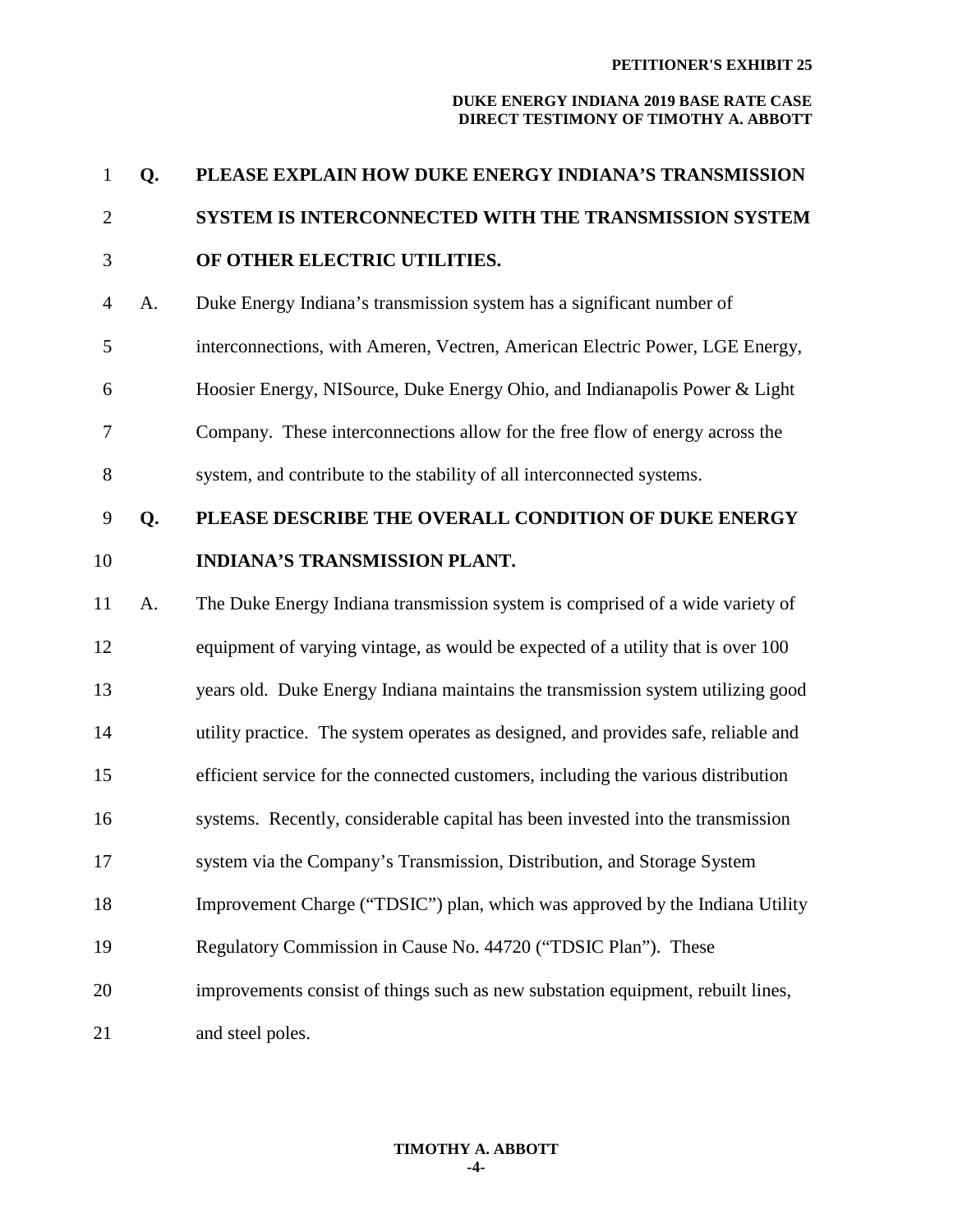| $\mathbf{1}$   |    | III. MISO                                                                      |
|----------------|----|--------------------------------------------------------------------------------|
| $\overline{2}$ | Q. | <b>WHAT IS MISO?</b>                                                           |
| 3              | A. | MISO is a Regional Transmission Organization, and Market Operator, that has    |
| 4              |    | functional control of Duke Energy Indiana's Bulk Electric System via the MISO  |
| 5              |    | Open Access Transmission Tariff.                                               |
| 6              | Q. | HOW DOES DUKE ENERGY INDIANA PARTICIPATE IN MISO?                              |
| 7              | A. | Duke Energy Indiana is a Transmission Owner and market participant in MISO.    |
| 8              |    | Duke Energy Indiana has transferred functional control of its Bulk Electric    |
| 9              |    | facilities to the MISO. Duke Energy Indiana is also a Generation Owner and     |
| 10             |    | Operator, and a Market Participant, and has load connected to the MISO system. |
| 11             | Q. | DOES DUKE ENERGY INDIANA RECEIVE CHARGES FOR MISO                              |
| 12             |    | PARTICIPATION? IF SO, PLEASE EXPLAIN.                                          |
| 13             | A. | Yes. Duke Energy is charged administrative fees for participating in MISO.     |
| 14             | Q. | DOES DUKE ENERGY INDIANA RECEIVE REVENUES FOR ITS MISO                         |
| 15             |    | PARTICIPATION? IF SO, PLEASE EXPLAIN.                                          |
| 16             | A. | Yes. Duke Energy Indiana receives revenue associated with the use of the Duke  |
| 17             |    | Energy Indiana transmission system by other companies. The revenues are based  |
| 18             |    | on MISO tariffed rates, as approved by the Federal Energy Regulatory           |
| 19             |    | Commission ("FERC").                                                           |
| 20             | Q. | <b>HOW IS DUKE ENERGY INDIANA'S TRANSMISSION SYSTEM</b>                        |
| 21             |    | PLANNED AND OPERATED?                                                          |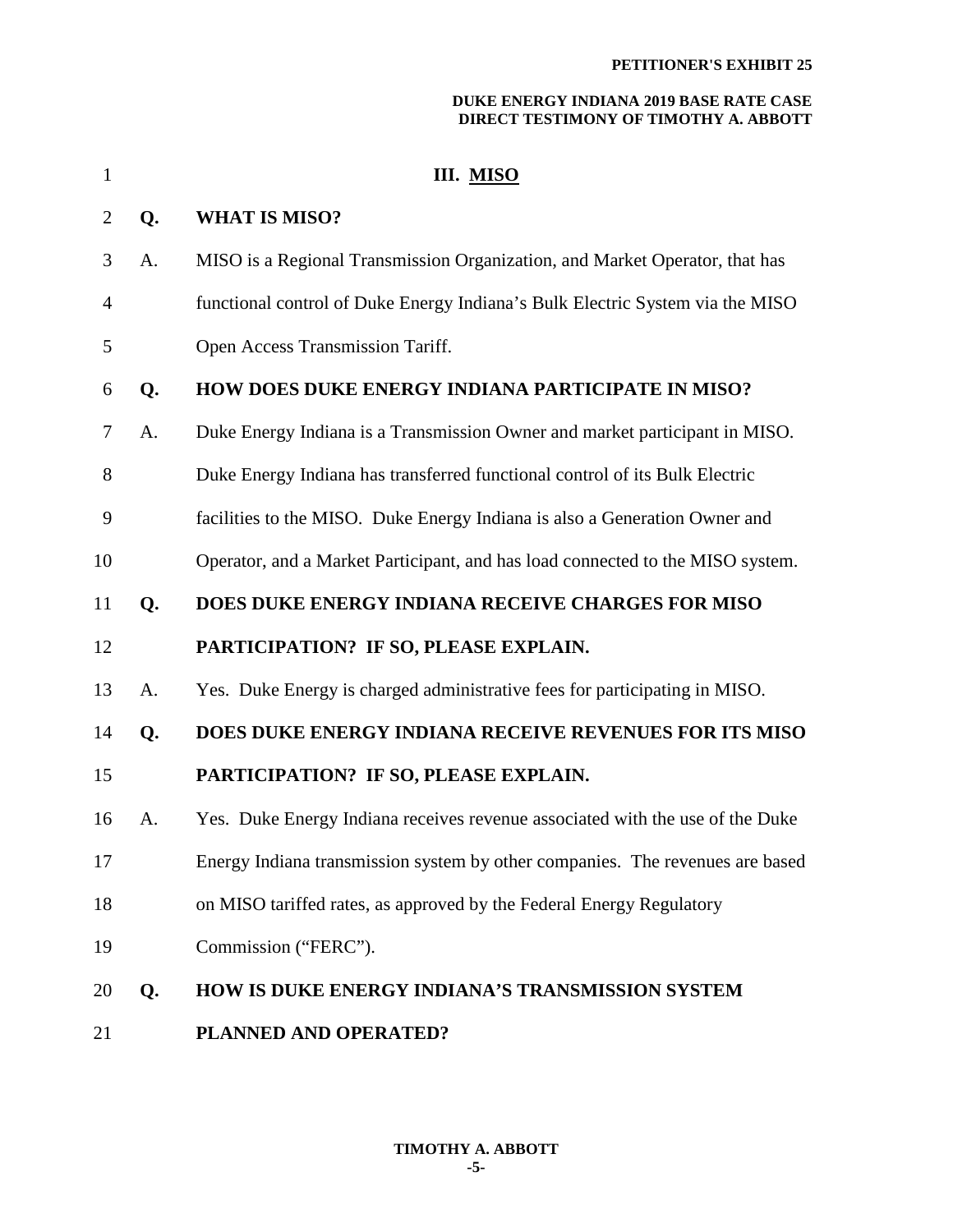| $\mathbf{1}$   | A. | Duke Energy Indiana is a transmission owning member of MISO. MISO is                    |
|----------------|----|-----------------------------------------------------------------------------------------|
| $\overline{2}$ |    | largely responsible for planning the Duke Energy Indiana transmission system            |
| 3              |    | using processes that are compliant with FERC Order 890. As a matter of                  |
| $\overline{4}$ |    | compliance with FERC order 890, Duke Energy Indiana participates in MISO                |
| 5              |    | stakeholder forums that provide transparency and facilitate customer feedback as        |
| 6              |    | a normal part of planning. Duke Energy Indiana also provides for stakeholder            |
| 7              |    | feedback in the development of supplemental projects <i>(i.e.</i> those not assigned by |
| 8              |    | MISO), such as those being undertaken as part of the Company's TDSIC Plan.              |
| 9              |    | Duke Energy Indiana, in conjunction with MISO, operates the                             |
| 10             |    | transmission system in accordance with NERC Reliability Standards and                   |
| 11             |    | requirements, and good utility practice. This allows us to provide all customers        |
| 12             |    | with safe efficient and reliable, and cost effective service.                           |
| 13             | Q. | DOES DUKE ENERGY INDIANA CURRENTLY TRACK FOR                                            |
| 14             |    | RECOVERY FROM ITS RETAIL ELECTRIC CUSTOMERS CERTAIN                                     |
| 15             |    | <b>COSTS AND TRANSMISSION REVENUES RELATED TO MISO?</b>                                 |
| 16             | A. | Yes. These costs are tracked through Standard Contract Rider No. 68 ("RTO               |
| 17             |    | Rider"). Adjustments under the RTO Rider are made on an annual basis in Cause           |
| 18             |    | No. 42376.                                                                              |
| 19             | Q. | WHAT COSTS ARE RECOVERED THROUGH THE RTO RIDER?                                         |
| 20             | A. | Costs collected through the RTO Rider generally include MISO management                 |
| 21             |    | costs, certain MISO transmission revenues, and other RTO related costs.                 |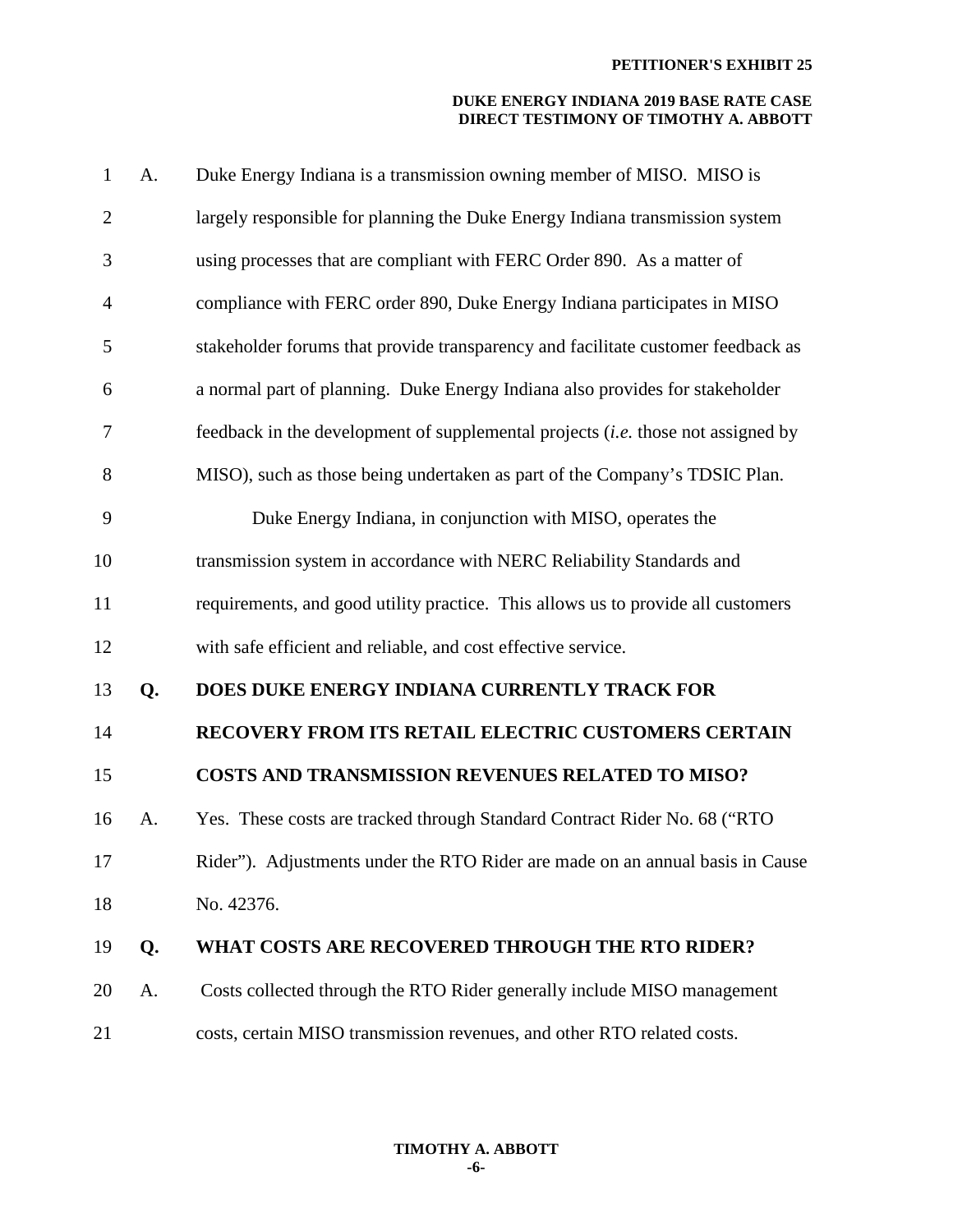| $\mathbf{1}$ |    | IV. TRANSMISSION EXPENDITURES                                                        |
|--------------|----|--------------------------------------------------------------------------------------|
| 2            | Q. | WHAT MAJOR FACTORS DRIVE THE NEED FOR TRANSMISSION                                   |
| 3            |    | <b>INVESTMENT?</b>                                                                   |
| 4            | A. | Transmission investment is needed for a variety of reasons. Baseline reliability     |
| 5            |    | projects allow the system to be compliant with NERC criteria. Market efficiency      |
| 6            |    | projects provide for a more economic delivery of energy to load. Multi-value         |
| 7            |    | projects in MISO allow for such things as the delivery of wind energy from           |
| 8            |    | remote locations to load centers. Projects for operational flexibility allow the     |
| 9            |    | Company to enhance reliability when certain elements are out of service.             |
| 10           |    | Capacity enhancement facilitates serving organic load growth and customer            |
| 11           |    | related projects (typically related to adding new large customers to the system) are |
| 12           |    | some of the major categories. Duke Energy Indiana also undertakes projects to        |
| 13           |    | enhance the reliability and resiliency of the system, and increase its operational   |
| 14           |    | flexibility.                                                                         |
| 15           | Q. | IS THE NEED FOR TRANSMISSION INVESTMENT UNIQUE TO DUKE                               |
| 16           |    | <b>ENERGY INDIANA?</b>                                                               |
| 17           | A. | No. Virtually every region in North America, is in the process of actively           |
| 18           |    | investing in transmission systems for the reasons mentioned above.                   |
| 19           | Q. | HOW IS DUKE ENERGY INDIANA SEEKING TO LEVERAGE                                       |
| 20           |    | <b>TECHNOLOGY TO MORE EFFICIENTLY MANAGE TRANSMISSION</b>                            |
| 21           |    | <b>SYSTEM ASSETS?</b>                                                                |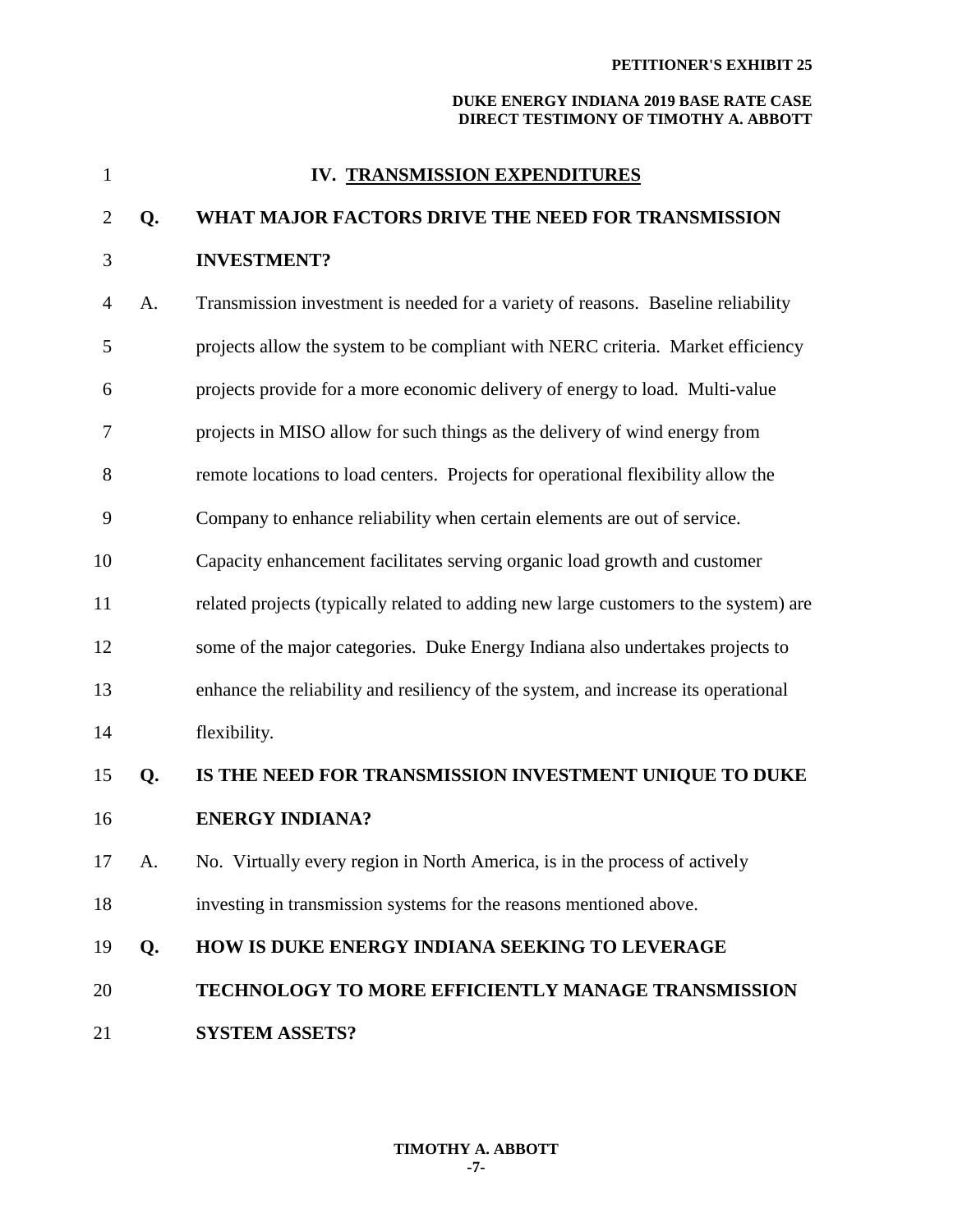| $\mathbf{1}$   | A. | Duke Energy Indiana is in the early stages of implementing a Health and Risk          |
|----------------|----|---------------------------------------------------------------------------------------|
| $\overline{2}$ |    | Management ("HRM") program for its transmission system. HRM utilizes                  |
| 3              |    | machine learning and artificial intelligence, allowing equipment to be managed        |
| 4              |    | based on a statistically driven program and schedule, rather than a time and failure  |
| 5              |    | driven schedule. HRM will allow us to more efficiently deploy financial and           |
| 6              |    | human resources to address equipment, while also providing a mechanism to             |
| 7              |    | intelligently predict and respond to probable asset end of life, rather than react to |
| 8              |    | its failure.                                                                          |
| 9              | Q. | HAS DUKE ENERGY INDIANA RECENTLY REMODELED ITS                                        |
| 10             |    | TRANSMISSION CONTROL CENTER?                                                          |
| 11             | A. | Yes, the Company upgraded the Plainfield control center in 2017.                      |
| 12             | Q. | WHAT BENEFITS HAS DUKE ENERGY INDIANA DERIVED FROM                                    |
| 13             |    | THE REMODELING OF THE TRANSMISSION CONTROL CENTER AT                                  |
| 14             |    | THE INDIANA REGIONAL HEADQUARTERS IN PLAINFIELD                                       |
| 15             |    | <b>INDIANA?</b>                                                                       |
| 16             | A. | The new center improves the ergonomic and environmental comfort of the                |
| 17             |    | System Operators, enhances access to tools, and provides more situational             |
| 18             |    | awareness information. The simulator and training space dramatically improves         |
| 19             |    | the training experience for our System Operators and the support space adjacent       |
| 20             |    | to the control center locates key support personnel in close proximity to the         |
|                |    |                                                                                       |

21 control center.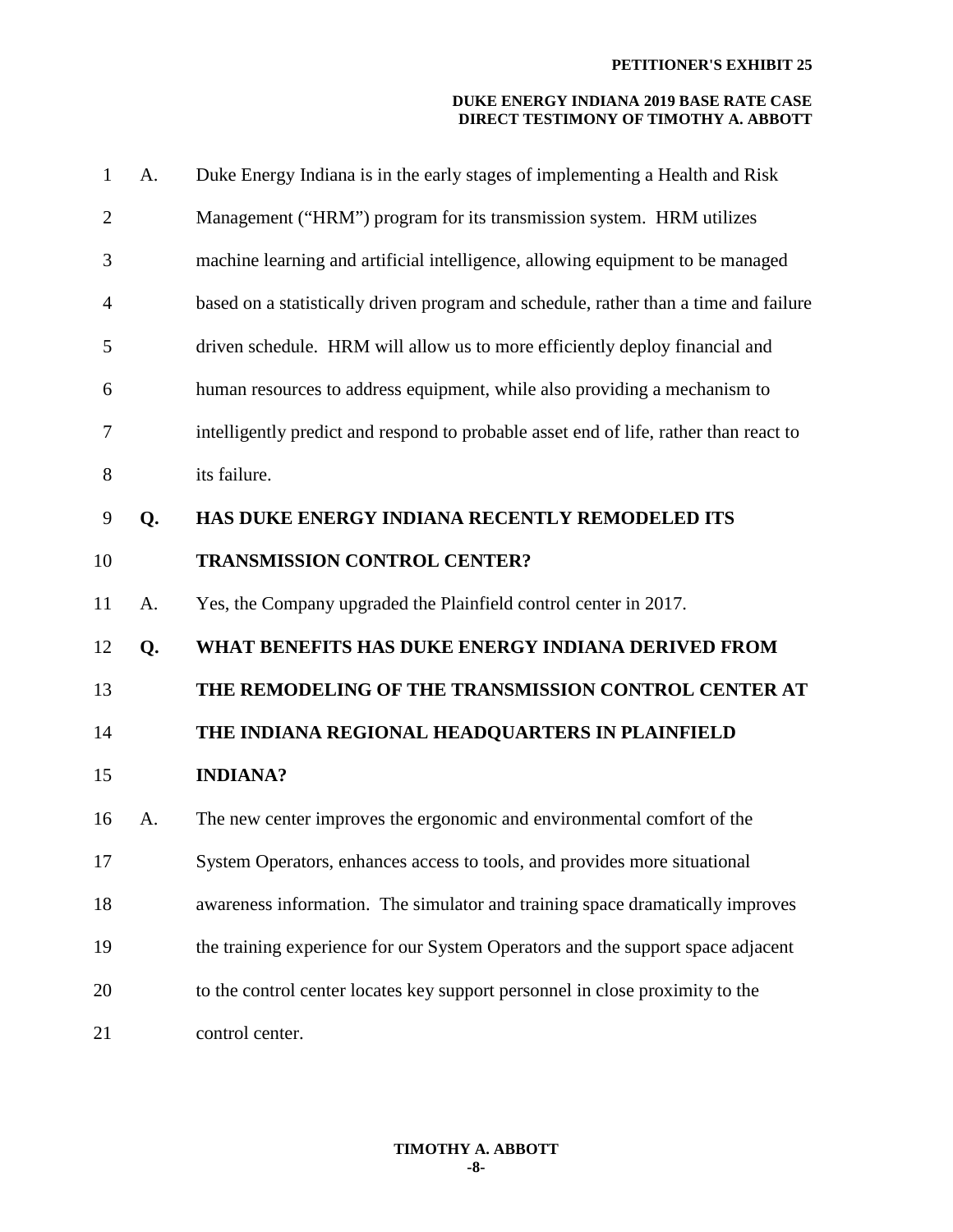| $\mathbf{1}$   | Q. | WHAT WAS THE AMOUNT OF INVESTMENT.                                               |
|----------------|----|----------------------------------------------------------------------------------|
| $\overline{2}$ | A. | The capital cost of the center for 2015-2018 was \$22.4 million.                 |
| 3              | Q. | HAS DUKE ENERGY INDIANA INVESTED IN NEW FACILITIES FOR                           |
| $\overline{4}$ |    | THEIR CONSTRUCTION AND MAINTENANCE CREWS?                                        |
| 5              | A. | Yes.                                                                             |
| 6              | Q. | WHAT WERE THE RESULT OF THESE FACILITY INVESTMENTS?                              |
| $\tau$         | A. | The facility investments increased the number of transmission crew headquarters  |
| 8              |    | from two to six. Prior to this expansion, transmission crews were headquartered  |
| 9              |    | in Columbus and Kokomo and all inventory was located in Plainfield. Simple       |
| 10             |    | logistics created challenges for responding to certain outages, as crews and     |
| 11             |    | materials could be located hours away. In our current, expanded configuration,   |
| 12             |    | we have transmission crews located in Columbus, Kokomo, Greencastle,             |
| 13             |    | Noblesville, Bloomington, and Vincennes. In addition to transmission crews,      |
| 14             |    | these locations have areas for "storm stock", such as poles, cross arms, and     |
| 15             |    | insulators, which will facilitate faster storm restoration times.                |
| 16             | Q. | HOW WILL THESE INVESTMENTS PROVIDE BENEFITS TO                                   |
| 17             |    | <b>CUSTOMERS.</b>                                                                |
| 18             | A. | Customers benefit primarily through reduced outage times, as crews and materials |
| 19             |    | are now more evenly distributed throughout the service territory.                |
| 20             | Q. | <b>DID DUKE ENERGY INDIANA CREATE A TRAINING FACILITY FOR</b>                    |
| 21             |    | TRANSMISSION CONSTRUCTION AND MAINTENANCE CREWS?                                 |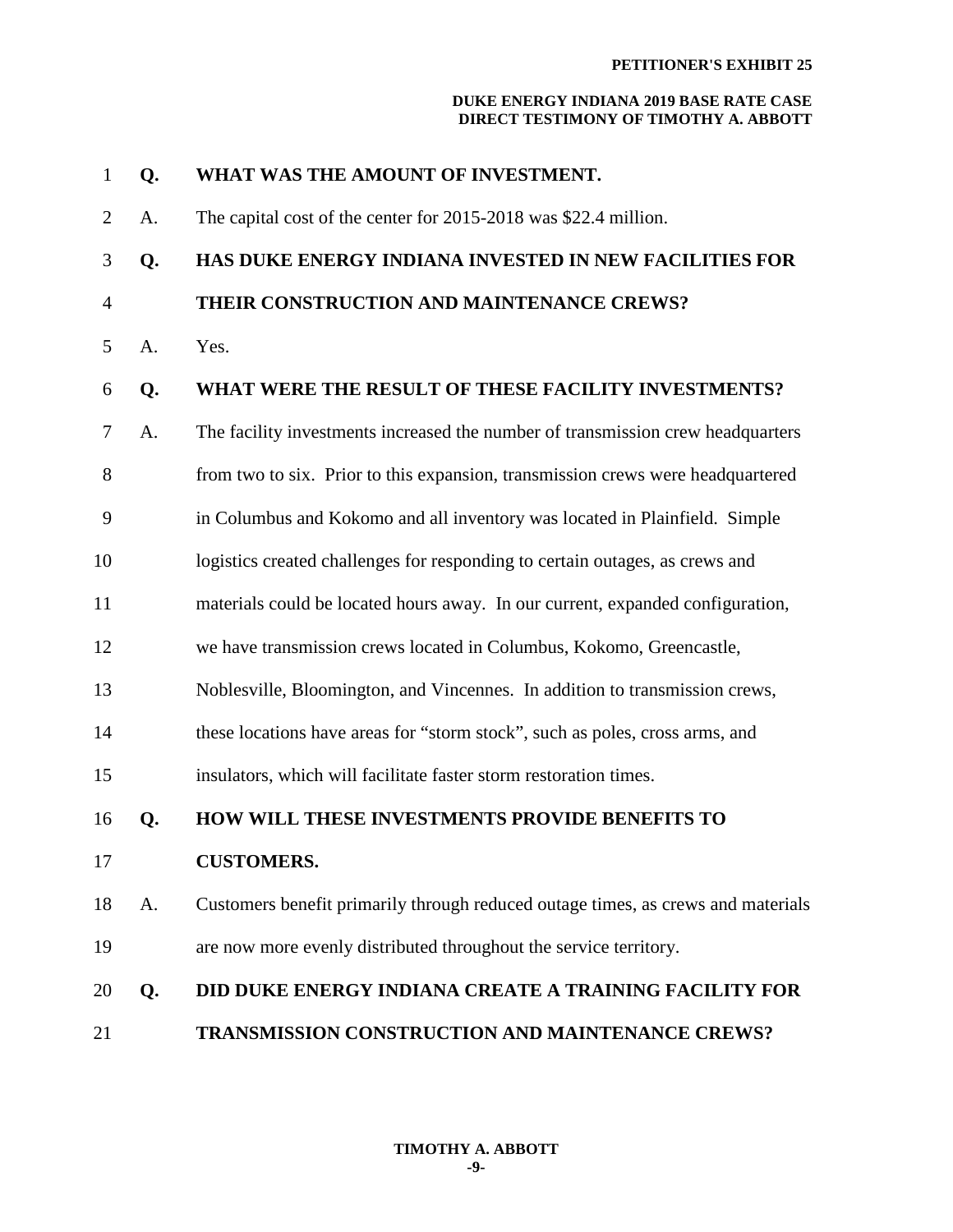| $\mathbf{1}$   | A. | Yes, Duke Energy Indiana constructed a training facility in Shelbyville. The        |
|----------------|----|-------------------------------------------------------------------------------------|
| $\overline{2}$ |    | Company began conducting training sessions at this location in 2017.                |
| 3              | Q. | WHAT ARE THE BENEFITS OF THE NEW TRAINING FACILITY?                                 |
| $\overline{4}$ | A. | The training facility in Shelbyville provides a central location where transmission |
| 5              |    | resources can gather for classroom instruction and/or field training. The           |
| 6              |    | classroom provides computers and audiovisual equipment, with the outdoor            |
| 7              |    | laboratory area providing examples of substation and line equipment for the         |
| 8              |    | purpose of training our technicians.                                                |
| 9              | Q. | WHAT WAS THE AMOUNT OF TRANSMISSION EXPENSE IN 2018?                                |
| 10             | A. | Total transmission Operations and Maintenance ("O&M") expenditure in 2018           |
| 11             |    | was \$98 million. Total capital expenditures in the transmission system totaled     |
| 12             |    | \$174 million in 2018. The figure below provides a breakdown of Duke Energy         |
| 13             |    | Indiana's 2018 transmission related capital expenditures.                           |
|                |    |                                                                                     |



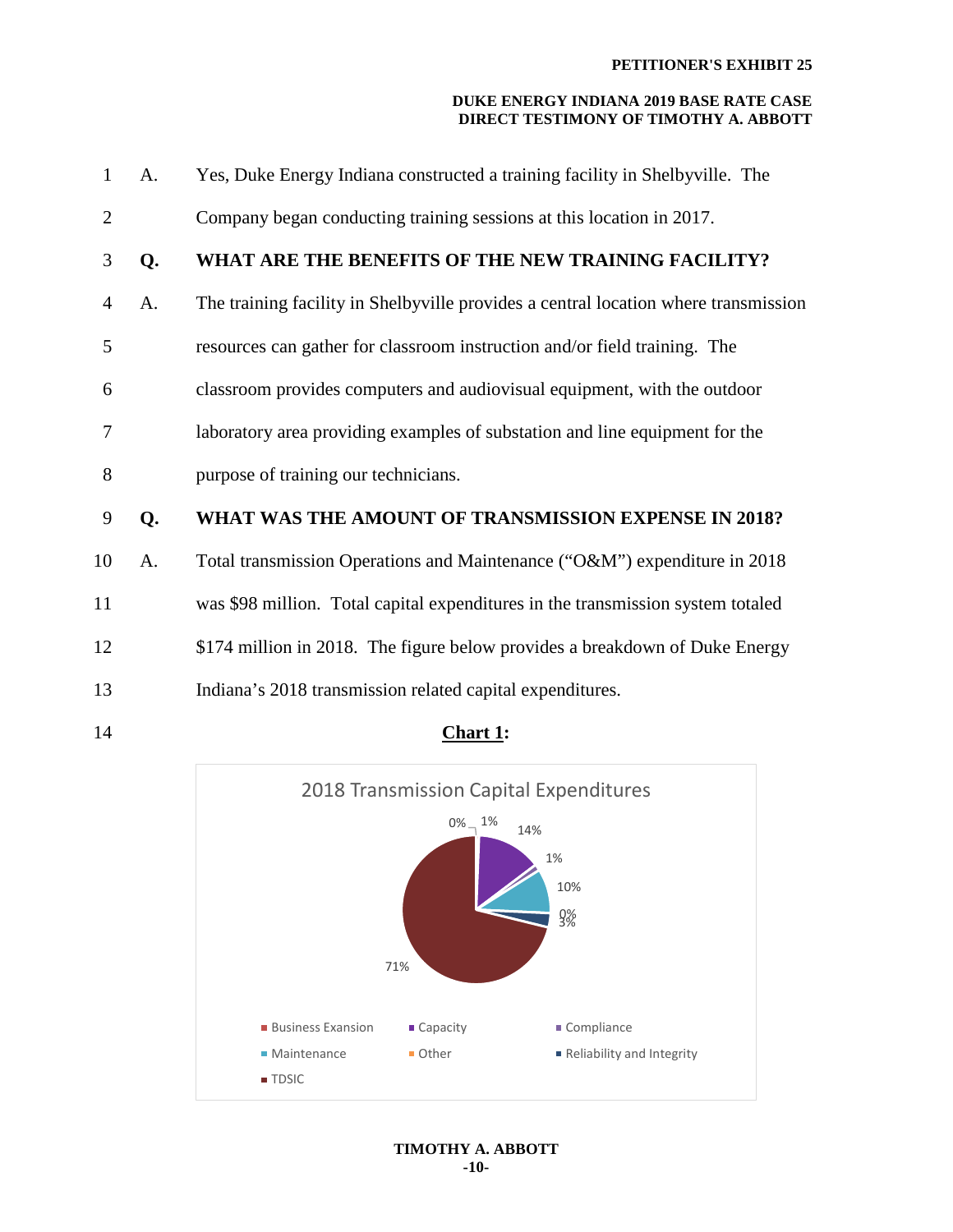| $\mathbf{1}$   |    | In the transmission system, approximately 71% of investment was driven by the      |
|----------------|----|------------------------------------------------------------------------------------|
| $\overline{2}$ |    | TDSIC program, which consists of transmission substation and transmission line     |
| 3              |    | improvements. Examples of this investment include the replacement of               |
| 4              |    | deteriorated wood poles and replacement of obsolete substation and line            |
| 5              |    | equipment. Approximately 13% of investment was driven by reliability               |
| 6              |    | improvement and maintenance programs (excluding TDSIC). Examples of this           |
| 7              |    | type of investment include vegetation management, service restoration, line        |
| 8              |    | relocations and the replacement of obsolete substation and line equipment that are |
| 9              |    | not part of TDSIC. The Spill Prevention, Containment and Countermeasures           |
| 10             |    | ("SPCC") program is also part of this segment. Approximately 14% of                |
| 11             |    | investment was driven by capacity requirements to serve load and to meet the       |
| 12             |    | NERC Planning Standards. Approximately 1% of investment was driven by              |
| 13             |    | compliance projects. Examples of this type of investment include physical and      |
| 14             |    | cyber security projects.                                                           |
| 15             | Q. | WHAT IS DUKE ENERGY INDIANA'S FORECASTED AMOUNT OF                                 |
| 16             |    | <b>TRANSMISSION EXPENSE IN 2019?</b>                                               |
| 17             | A. | Duke Energy Indiana forecasts \$104 million in O&M transmission expense in         |
| 18             |    | 2019. Total capital investment in the transmission system is projected at \$136    |
| 19             |    | million in 2019. The figure below provides a breakdown of Duke Energy              |
|                |    |                                                                                    |

20 Indiana's 2019 transmission related capital expenditures.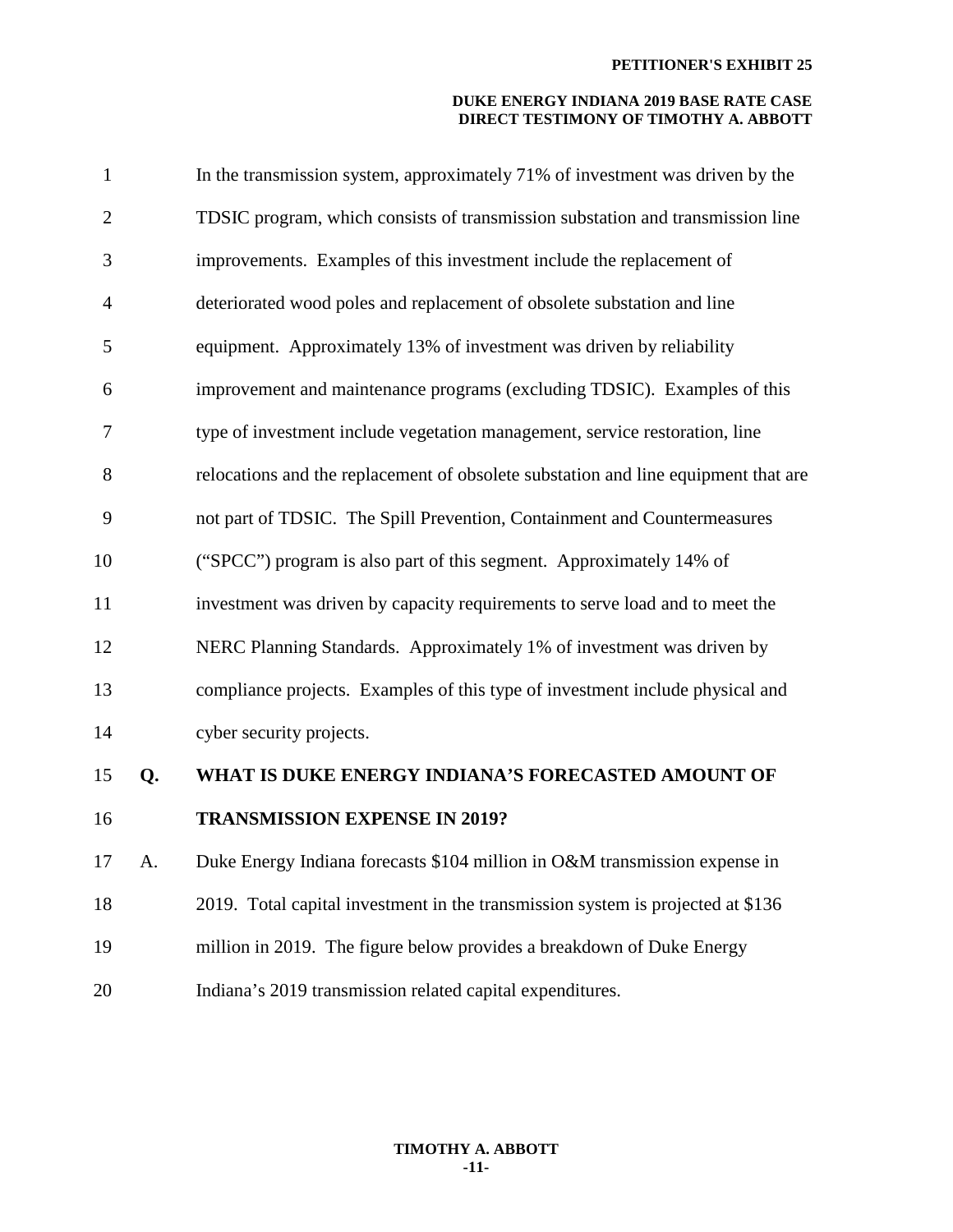

1 **Chart 2:** 

2 Approximately 58% of investment is driven by the TDSIC program, which 3 consists of transmission substation and transmission line improvements. 4 Examples of this investment include the replacement of deteriorated wood poles 5 and replacement of obsolete substation and line equipment. Approximately 26% 6 of investment is driven by reliability improvement and maintenance programs 7 (excluding TDSIC). Examples of this type of investment include the vegetation 8 management, replacement of deteriorated wood poles and replacement of obsolete 9 substation and line equipment. Approximately 16% of investment is driven by 10 business expansion and capacity requirements to serve load and to meet the 11 NERC Planning Standards. 12 **Q. WHAT IS DUKE ENERGY INDIANA'S FORECASTED AMOUNT OF**  13 **TRANSMISSION EXPENSE IN 2020?**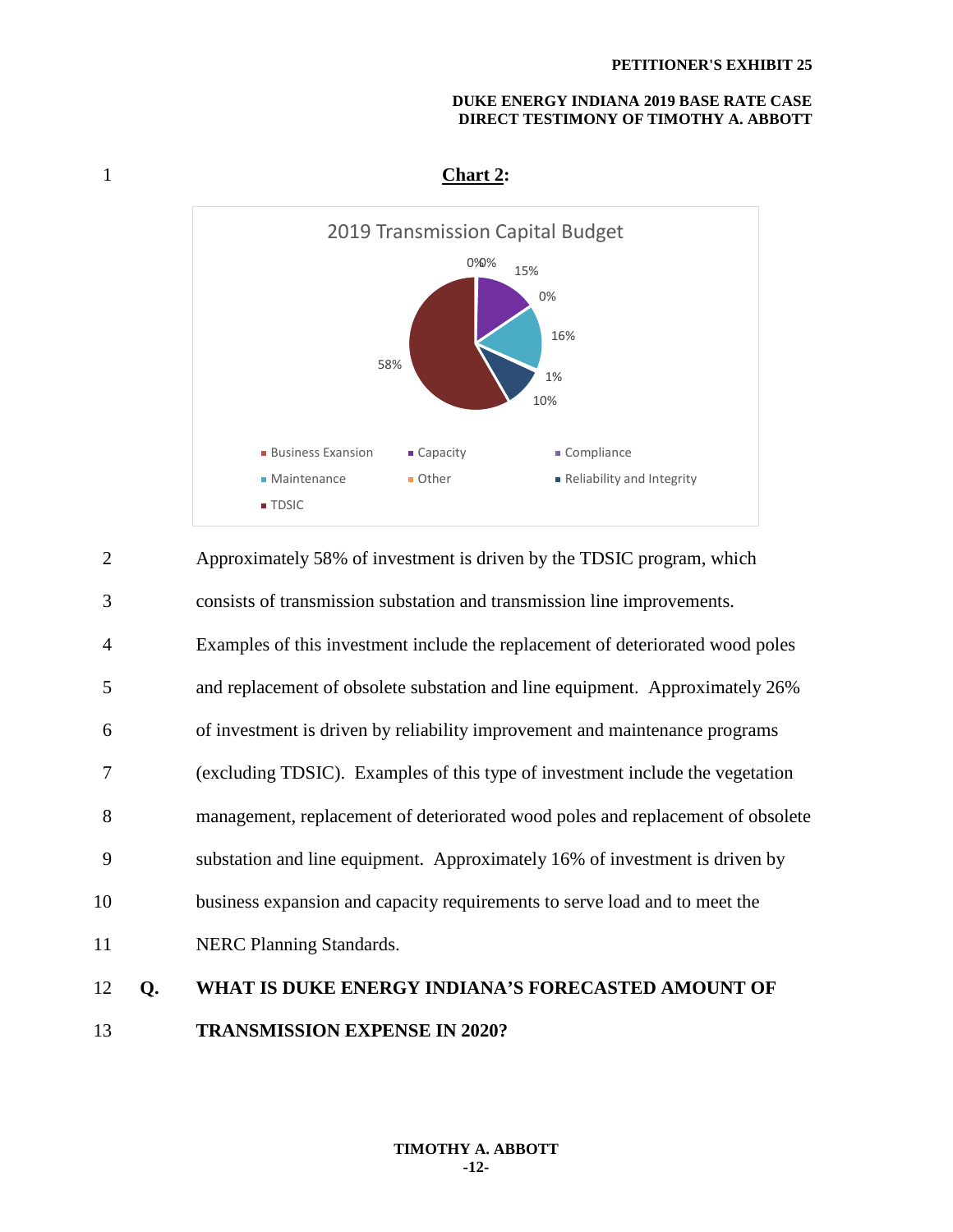|                | 1 A. | Duke Energy Indiana projects \$99 million in O&M transmission expense in 2020.       |
|----------------|------|--------------------------------------------------------------------------------------|
| $\overline{2}$ |      | Total capital investment in the transmission system is projected at \$153 million in |
| 3              |      | 2020. The figure below provides a breakdown of Duke Energy Indiana's 2020            |
| 4              |      | transmission related capital expenditures.                                           |



5 **Chart 3:** 

6 For 2020 projection, approximately 55% of investment is driven by the TDSIC 7 program, which consists of transmission substation and transmission line 8 improvements. Examples of this investment include the replacement of 9 deteriorated wood poles and replacement of obsolete substation and line 10 equipment. Approximately 28% of investment is driven by reliability 11 improvement and maintenance programs (excluding TDSIC). Examples of this 12 type of investment include the vegetation management, replacement of 13 deteriorated wood poles and replacement of obsolete substation and line 14 equipment. Approximately 10% of investment is driven by capacity requirements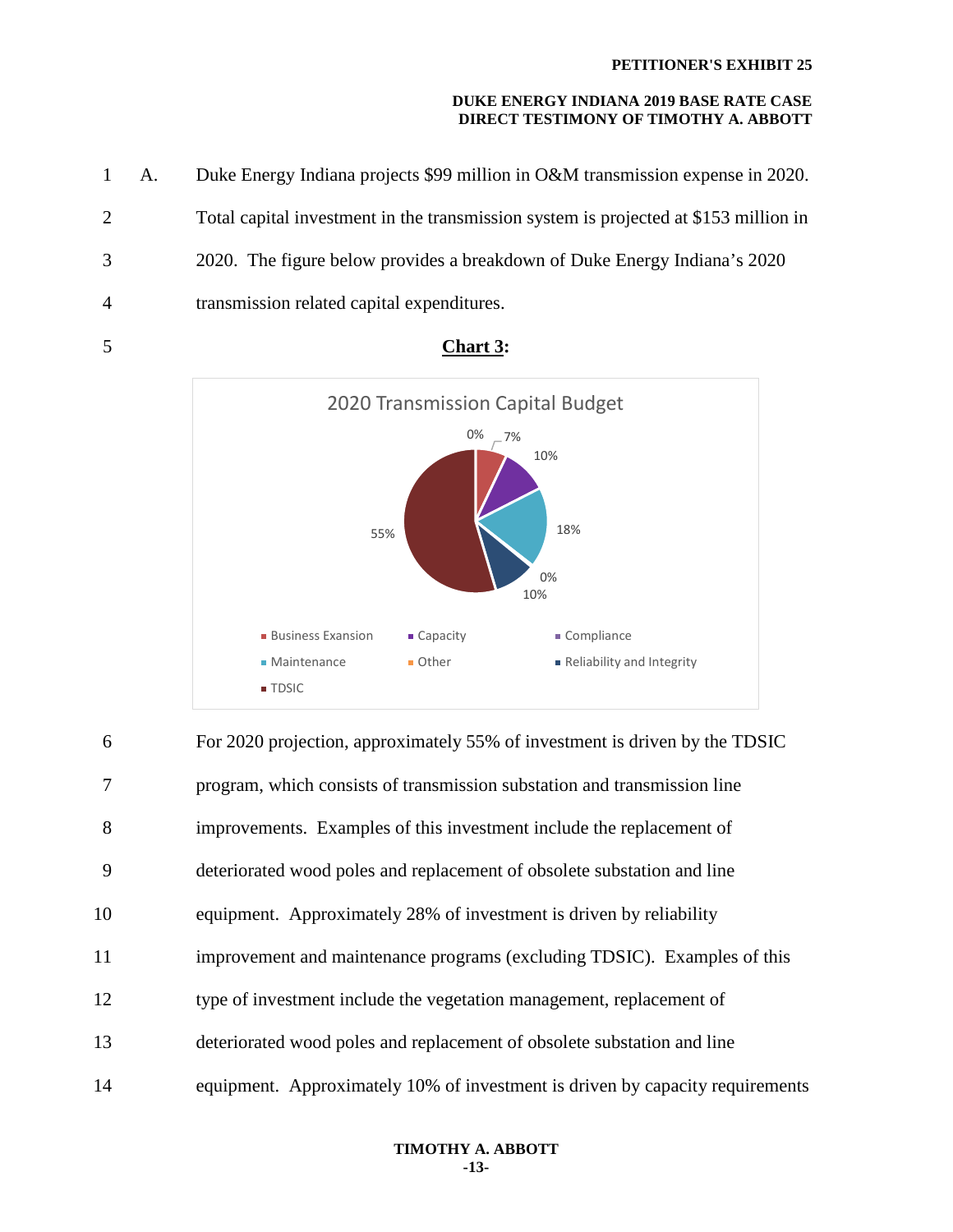| 1              |    | to serve load and to meet the NERC Planning Standards, and approximately 7%         |
|----------------|----|-------------------------------------------------------------------------------------|
| 2              |    | of investment is business expansion to construct the new Mitchell Lehigh            |
| 3              |    | substation                                                                          |
| $\overline{4}$ | Q. | PLEASE EXPLAIN HOW DUKE ENERGY INDIANA'S TRANSMISSION                               |
| 5              |    | <b>O&amp;M AND CAPITAL COSTS HAVE CHANGED FROM 2018-2019 AND</b>                    |
| 6              |    | FROM 2019-2020.                                                                     |
| 7              | A. | As can be seen in Table 2 below, there is a \$6 million increase from 2018 to 2019. |
| 8              |    | This was caused by lower than anticipated spend for MISO Schedule 17 and 2.         |
| 9              |    | The \$5 million decrease between 2019 and 2020 is the result of decreased funding   |
| 10             |    | for MISO Schedule 2 to align with projected spend level.                            |
| 11             |    | Table 2:                                                                            |

| <i><b>\$</b></i> in Millions | 2018 A | 2019 B           | 2020 F |
|------------------------------|--------|------------------|--------|
| Transmission O&M             | 598    | $^{\text{A}}104$ | \$99   |
| Increase / (Decrease)        |        | \$6              | ' D⊷   |

12 The difference in transmission capital expenditures between 2018, 2019, and

13 2020, as can be seen in Table 3, is the result of project timing in the Company's

14 TDSIC plan.

#### 15 **Table 3:**

| \$ in Millions                              | 2018A | 2019 B      | 2020 F |
|---------------------------------------------|-------|-------------|--------|
| <b>Transmission Capital</b><br>Expenditures | \$236 | \$136       | \$153  |
| Increase / (Decrease)                       |       | <b>SIOO</b> |        |

#### 16 **Q. DID YOU PROVIDE THE 2020 TRANSMISSION O&M AND CAPITAL**

#### 17 **EXPENDITURES REFLECTED ABOVE TO WITNESS MR.**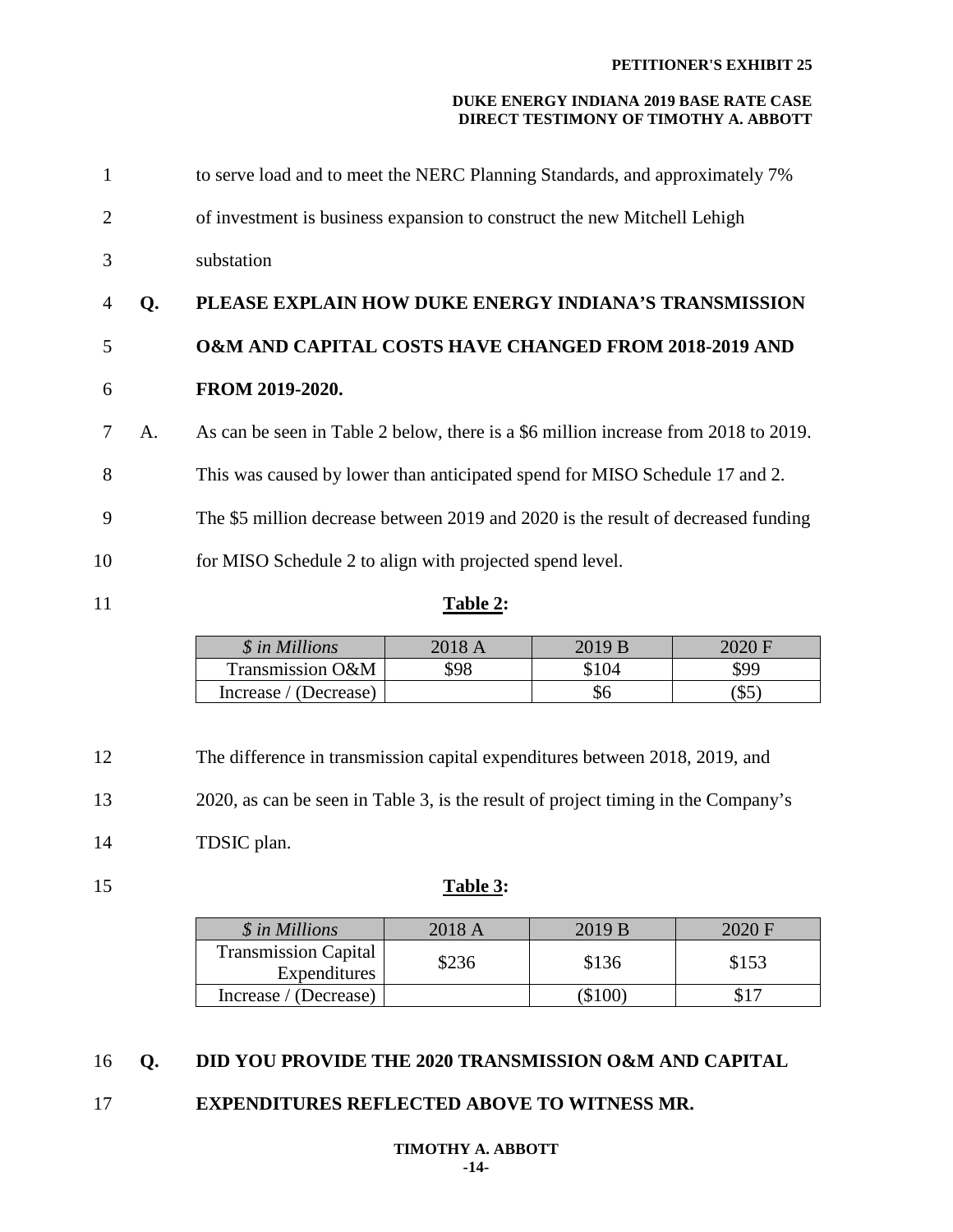#### **PETITIONER'S EXHIBIT 25**

| $\mathbf{1}$   |    | <b>CHRISTOPHER M. JACOBI FOR INCLUSION IN THE DUKE ENERGY</b>                      |
|----------------|----|------------------------------------------------------------------------------------|
| $\overline{2}$ |    | <b>INDIANA FORECASTED TEST PERIOD PROPOSED IN THIS CASE?</b>                       |
| 3              | A. | Yes, I did.                                                                        |
| 4              | Q. | PLEASE BRIEFLY EXPLAIN ANY COST SAVING EFFORTS                                     |
| 5              |    | UNDERTAKEN TO MANAGE COSTS.                                                        |
| 6              | A. | Duke Energy Indiana seeks to control costs on a continuing basis. This includes    |
| 7              |    | more focused deployment of resources, such as the methods described in the EAB     |
| 8              |    | program. Utilization of HRM technology will help drive efficient deployment of     |
| 9              |    | resources, while reducing the potential for outages to our customers. Consistently |
| 10             |    | managing project scope and properly scheduling work to maximize outage             |
| 11             |    | opportunities all contribute to more efficient use of capital and O&M dollars.     |
| 12             |    | Duke Energy Indiana has maintained essentially flat O&M expenditures over the      |
| 13             |    | years 2018 through 2020, even though certain fees, such as those due MISO and      |
| 14             |    | NERC have increased.                                                               |
| 15             |    | V. VEGETATION MANAGEMENT                                                           |
| 16             | Q. | PLEASE EXPLAIN DUKE ENERGY INDIANA'S TRANSMISSION                                  |
| 17             |    | <b>VEGETATION MANAGEMENT PLAN?</b>                                                 |
| 18             | A. | Duke Energy Indiana's transmission vegetation management plan is designed to       |
| 19             |    | eliminate vegetation on right-of-way caused outages on circuits with voltages of   |
| 20             |    | 200 kV and above, in compliance with NERC Reliability Standard FAC-003. For        |
| 21             |    | circuits with lower voltages, Duke Energy Indiana seeks to minimize vegetation     |
| 22             |    | related outages. In all cases, Duke Energy Indiana seeks to utilize the most cost  |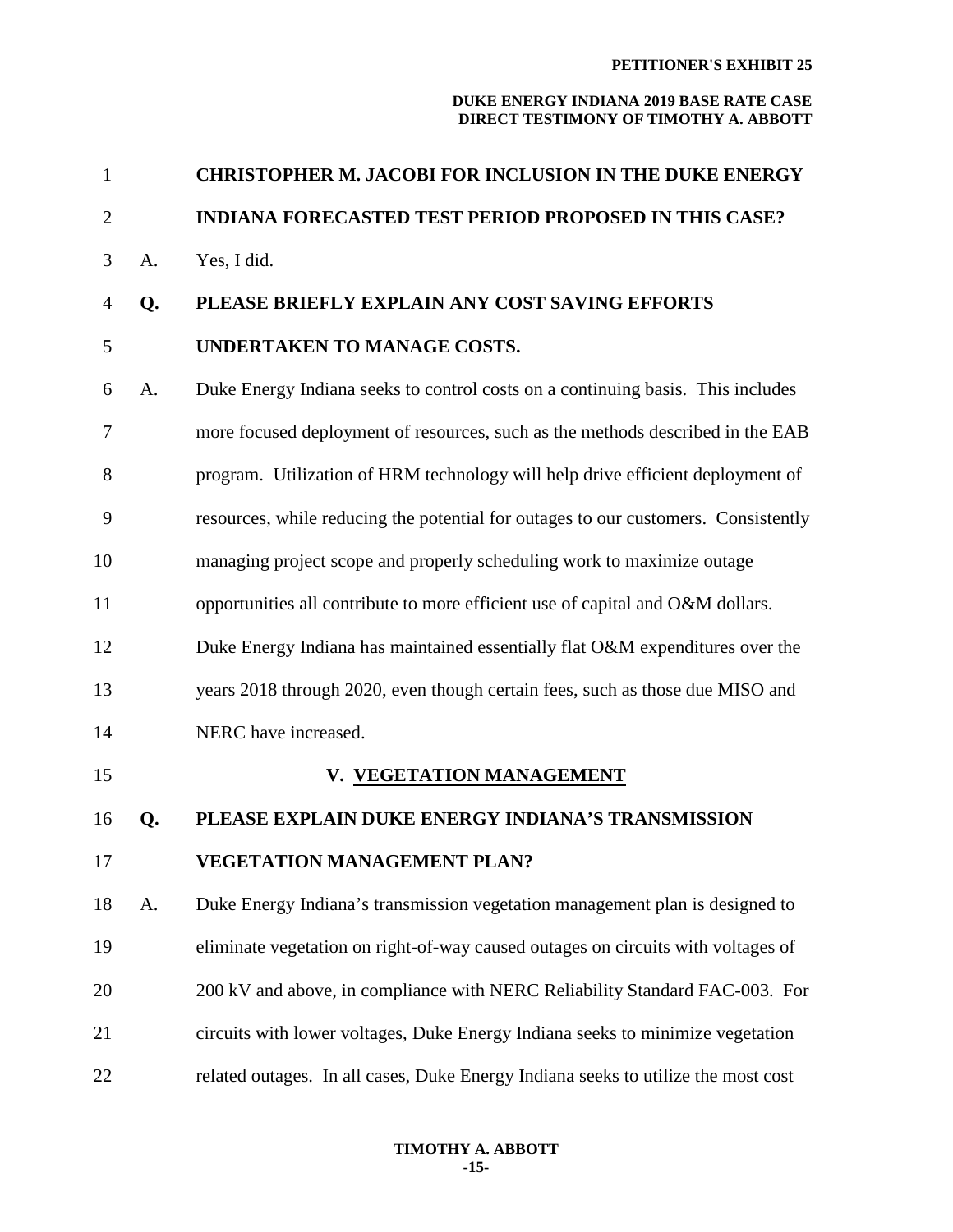| $\mathbf{1}$ |    | effective means to control vegetation. This includes aggressively leveraging new    |
|--------------|----|-------------------------------------------------------------------------------------|
| $\mathbf{2}$ |    | technologies and reclaiming transmission rights-of-way to utilize a preventive      |
| 3            |    | approach, rather than only reactive.                                                |
| 4            | Q. | DOES DUKE ENERGY INDIANA ANTICIPATE AN INCREASE IN                                  |
| 5            |    | <b>COSTS RELATED TO ITS TRANSMISSION VEGETATION</b>                                 |
| 6            |    | MANAGEMENT PLAN? IF YES, PLEASE EXPLAIN.                                            |
| 7            | A. | Yes. Duke Energy Indiana anticipates unit costs related to transmission             |
| 8            |    | vegetation management will continue to increase. The O&M for transmission           |
| 9            |    | vegetation management in 2018 was \$5.62 million, the projected 2019 O&M is         |
| 10           |    | \$7.65 million, and the projected 2020 O&M is \$7.61 million. The 2018 capital      |
| 11           |    | spend was \$4.3 million and of that \$1.7 million was for the emerald ash borer     |
| 12           |    | program ("EAB Program"). The 2019 capital budget spend is \$11.6 million of         |
| 13           |    | which \$7.1 million is designated for the EAB Program. The 2020 capital budget      |
| 14           |    | spend is \$13.3 million of which \$6.7 million is designated for the EAB Program.   |
| 15           |    | These costs are included in the capital and O&M expenditures described above.       |
| 16           | Q. | HAS DUKE ENERGY INDIANA'S TRANSMISSION SYSTEM BEEN                                  |
| 17           |    | <b>IMPACTED BY THE EMERALD ASH BORER? IF YES, PLEASE</b>                            |
| 18           |    | <b>EXPLAIN.</b>                                                                     |
| 19           | A. | Yes. The emerald ash borer is a beetle native to north-eastern Asia that feeds on   |
| 20           |    | ash species. It has killed millions of ash trees in North America and is present in |
| 21           |    | all 92 Indiana counties. It is estimated that there are approximately 18,000 dead,  |
| 22           |    | dying and living ash tree within striking distance of Duke Energy Indiana's 69 kV   |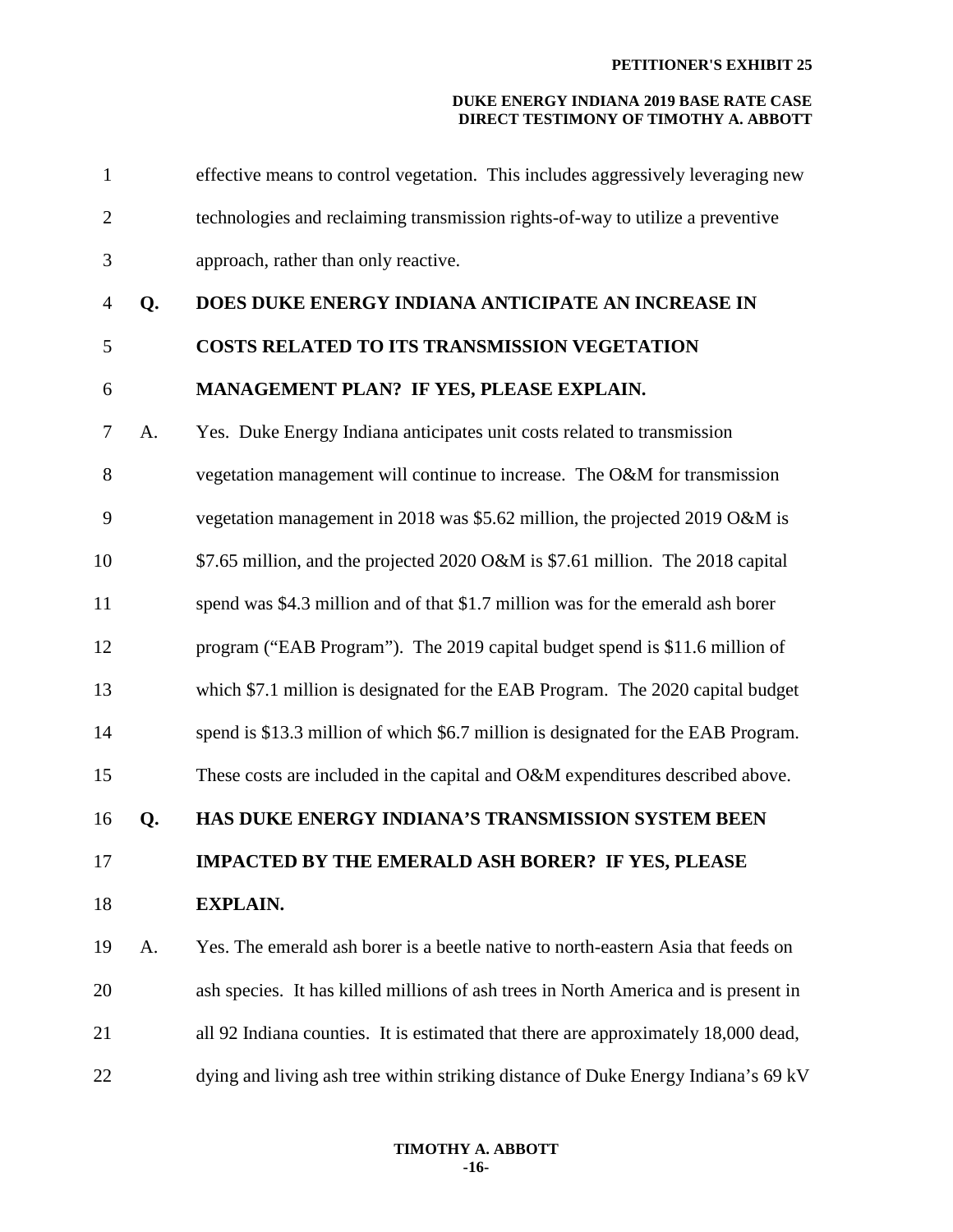1 and 138 kV transmission lines.

#### 2 **Q. IS THIS UNIQUE TO DUKE ENERGY INDIANA?**

3 A. No. Many areas of the midwest and approximately 50% of North America are

4 experiencing widespread tree mortality due to the emerald ash borer. Please see

5 Petitioner's Exhibit 25-A (TAA) for a visual of the ash tree devastation.

#### 6 **Q. WHAT HAS DUKE ENERGY INDIANA DONE TO ADDRESS EMERALD**

### 7 **ASH BORER ISSUES?**

8 A. Duke Energy Indiana has developed and implemented a plan to address ash trees

9 that pose a risk to our transmission system. With the use of hyperspectral

10 imaging technology, we are identifying ash trees that pose a risk to our facilities

11 and implementing a systematic plan to cut these trees.

#### 12 **Q. PLEASE DESCRIBE DUKE ENERGY INDIANA'S EMERALD ASH**

#### 13 **BORER PROGRAM.**

14 A. The Indiana EAB Program was created in 2018 with a focus on ash trees along 15 the 69 kV and 138 kV power lines. This program is an addition to the Company's 16 other vegetation management programs, such as maintenance, reactive, herbicide, 17 and mowing. Hazard tree threats, which include ash tree threats, along high 18 voltage lines are addressed through the routine maintenance program. The low-19 voltage transmission circuits are first aerial surveyed with fixed wing Light 20 Detection and Ranging ("LiDAR") technology to capture the proximity of the tree 21 threat to the power lines. LiDAR identifies the height, striking distance, tree

22 segments, and proximity of the vegetation to the line. A second flight collects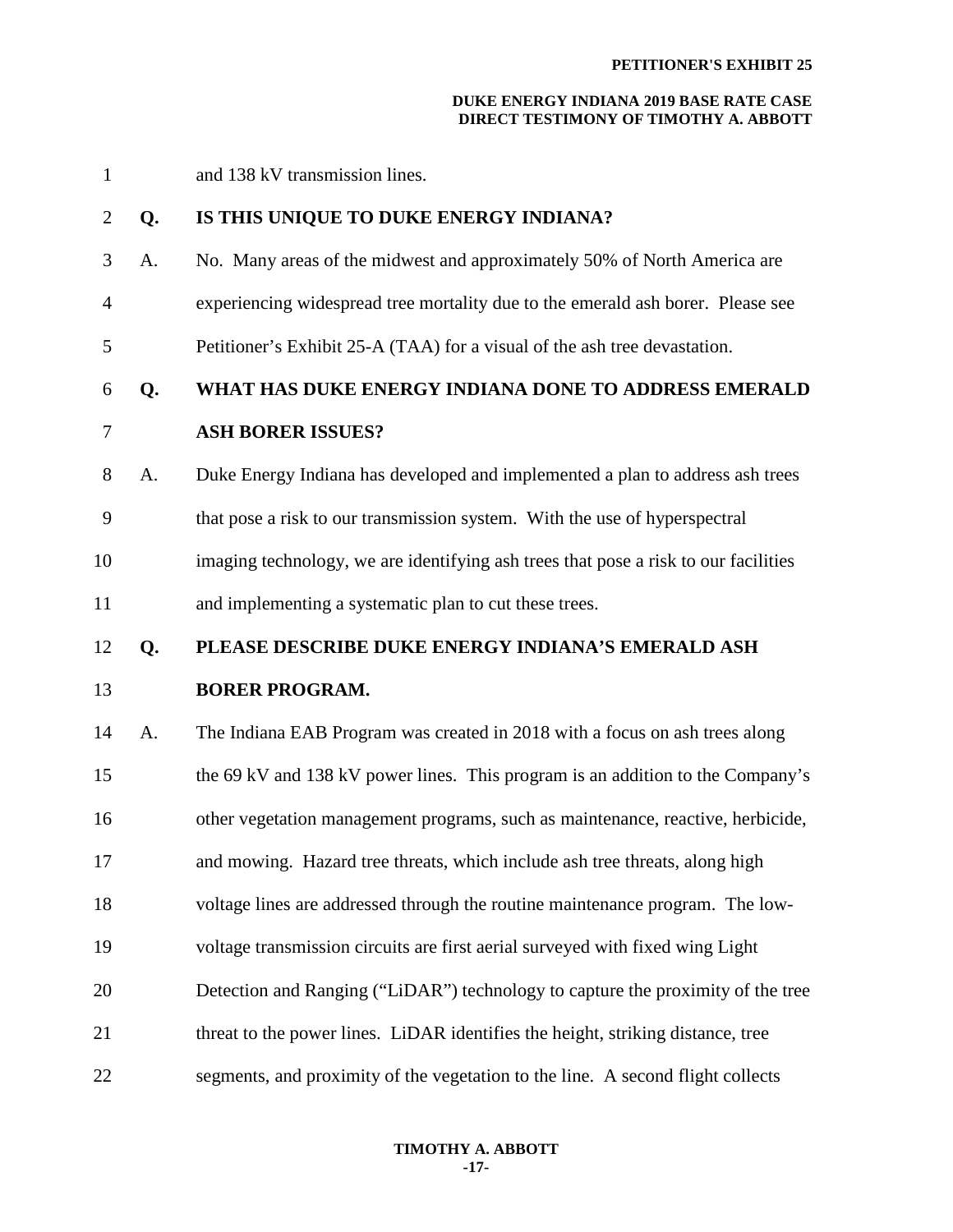1 hyperspectral imagery that allows for identification of different tree species and 2 tree health based on spectral signatures.

#### 3 **Q. PLEASE EXPLAIN BRIEFLY LIDAR AND HYPERSPECTRAL**

#### 4 **IMAGERY.**

- 5 A. LiDAR is a surveying technology that measures distance to a target by 6 illuminating the target with laser light pulses. The sensor records the return time 7 and location of the laser pulses to create a three-dimensional ("3D") data 8 representation of vegetation along the power lines. Hyperspectral imagery 9 measures the reflectance of each pixel in five nanometer bandwidths across the 10 electromagnetic spectrum. This results in over 100 bands of light in each pixel; in 11 comparison to a standard photograph that detects three bands of light. Think of 12 this as drawing a picture with a box of three crayons and then drawing the same 13 picture with a box of 100 crayons (hyperspectral imagery). This allows for the 14 identification of different tree species based on spectral signatures, which show 15 reflectance at each of the 100+ bands. Each species has a unique spectral 16 signature. An example of LiDAR and hyperspectral imagery can be seen in 17 Petitioner's Exhibit 25-B (TAA). 18 **Q. IS DUKE ENERGY INDIANA'S USE OF LIDAR AND HYPERSPECTRAL**
- 19 **TECHNOLOGY LIMITED TO THE EMERALD ASH BORER**

- 
- 20 **PROGRAM? PLEASE EXPLAIN.**
- 21 A. Both LiDAR and hyperspectral technology is being used for the Emerald Ash 22 Borer Program. The hyperspectral technology is limited to the Emerald Ash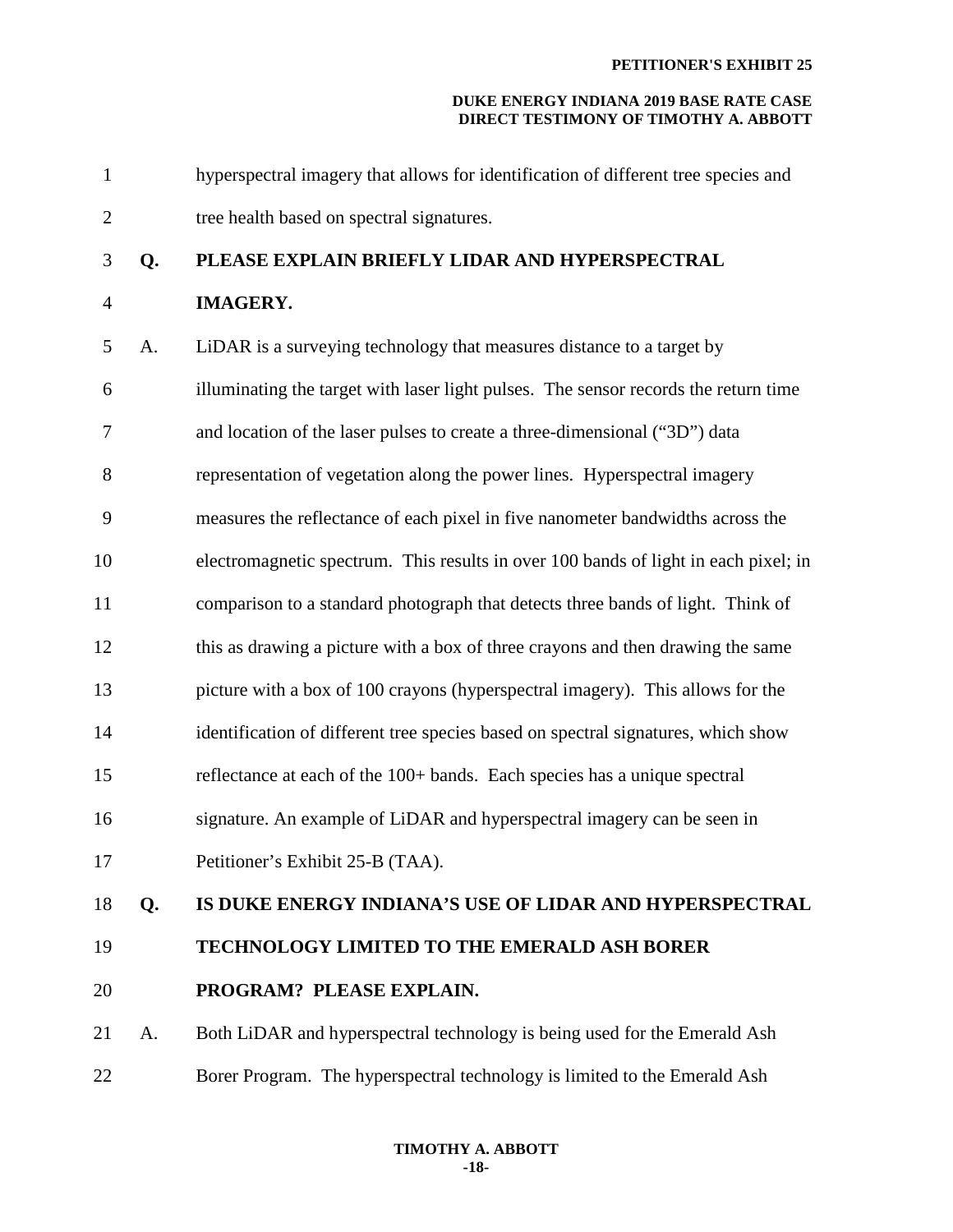| $\mathbf{1}$   |    | Borer Program. LiDAR technology is also being used on the transmission            |
|----------------|----|-----------------------------------------------------------------------------------|
| $\overline{2}$ |    | vegetation maintenance and reactive programs. For example, in 2019, Duke          |
| 3              |    | Energy Indiana will be flying to collect LiDAR data on our NERC circuits for      |
| $\overline{4}$ |    | their maintenance and reactive programs.                                          |
| 5              | Q. | WHAT IS DUKE ENERGY INDIANA'S GOAL FOR THE EMERALD                                |
| 6              |    | <b>ASH BORER PROGRAM?</b>                                                         |
| 7              | A. | The goal of the EAB Program is to safely reduce dying ash tree impacts to power   |
| 8              |    | quality and long-term outages with minimum impact to customers and/or property    |
| 9              |    | owners.                                                                           |
| 10             | Q. | WILL THIS PROGRAM IMPACT DUKE ENERGY INDIANA                                      |
| 11             |    | <b>CUSTOMERS AND WHAT HAVE YOU DONE TO MINIMIZE THE</b>                           |
| 12             |    | <b>IMPACT?</b>                                                                    |
|                |    |                                                                                   |
| 13             | A. | Many property owners/customers are welcoming the program, because it helps        |
| 14             |    | them address their dying ash trees problem. Because we are focusing on trees that |
| 15             |    | are outside of Duke Energy Indiana's right-of-way, customer consent is a          |
| 16             |    | necessary step for this particular program. As part of the EAB Program            |
| 17             |    | development, Duke Energy Indiana reviewed and created internal and external       |
| 18             |    | communications used to educate and inform stakeholders. Petitioner's Exhibit      |
| 19             |    | 25-C (TAA) is the Emerald Ash Borer (EAB) Program brochure the Company            |
| 20             |    | used to educate external stakeholders. In addition, the Company works closely     |
| 21             |    | with other Duke Energy Indiana vegetation management programs to minimize         |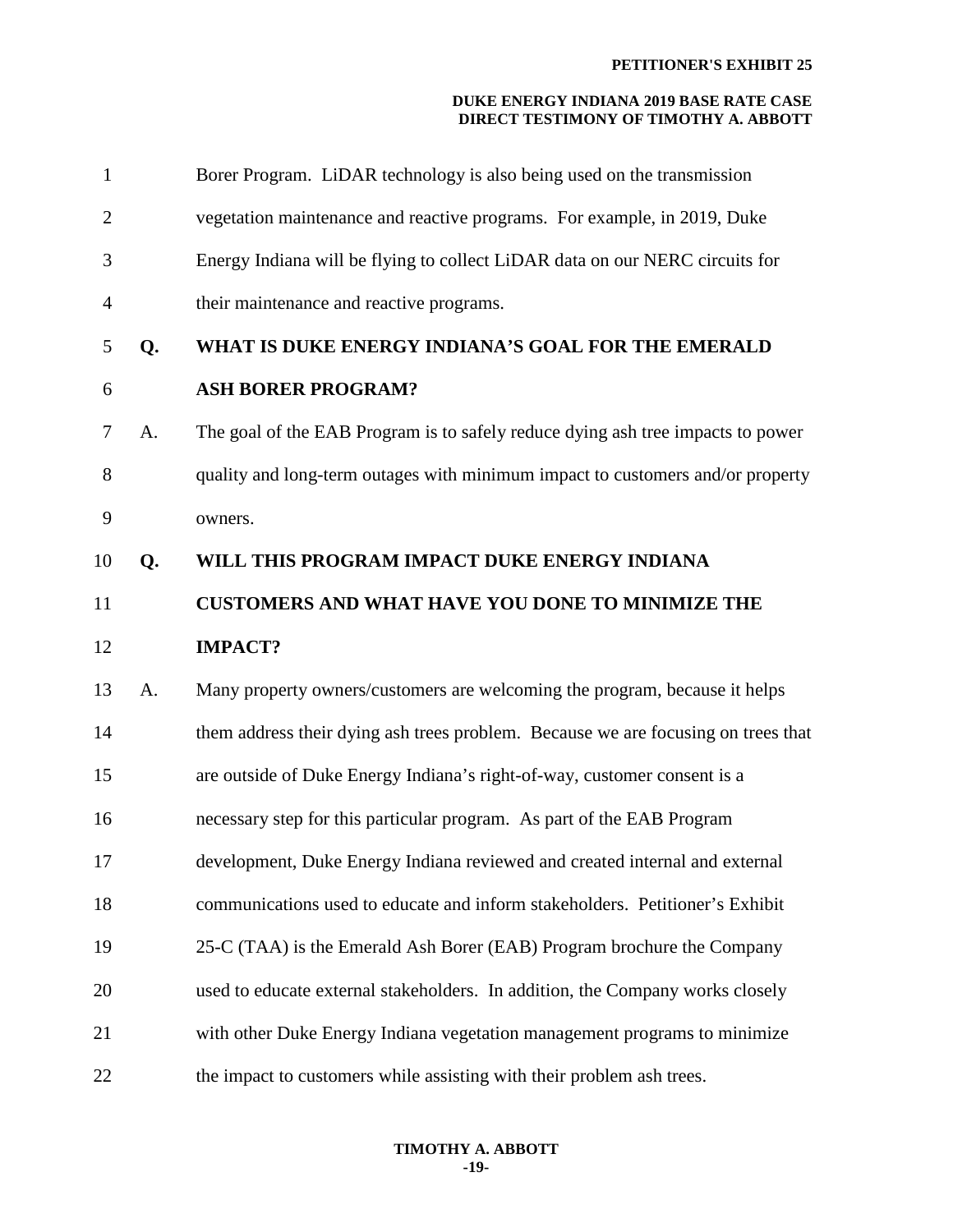| $\mathbf{1}$   |    | VI. TDSIC PROGRAM                                                                   |
|----------------|----|-------------------------------------------------------------------------------------|
| $\overline{2}$ | Q. | PLEASE DESCRIBE DUKE ENERGY INDIANA'S TRANSMISSION                                  |
| 3              |    | <b>TDSIC PLAN.</b>                                                                  |
| 4              | A. | Duke Energy Indiana's TDSIC Plan is the result of enabling legislation passed by    |
| 5              |    | the Indiana Legislature, and codified at Indiana Code Ch. 8-1-39. From a            |
| 6              |    | transmission system standpoint, Duke Energy Indiana has invested in a variety of    |
| 7              |    | asset-based reliability improvements, including line rebuilds, pole replacements,   |
| 8              |    | breaker replacements, and certain substation reconfigurations. These investments    |
| 9              |    | will improve the reliability and operability of the system for years to come.       |
| 10             |    | Although customers benefit from all reliability improvements being pursued via      |
| 11             |    | the TDSIC Plan, some of the more noticeable benefits will be related to pole        |
| 12             |    | replacements and reconductoring of the 69 kV system, as well as the                 |
| 13             |    | reconfiguration of certain substations to contain a "ring bus" configuration, which |
| 14             |    | allows for more easily maintaining multiple energy sources into that substation.    |
| 15             |    | It is important to recognize that some TDSIC Plan improvements require              |
| 16             |    | outages to the transmission system in order to perform the identified work. While   |
| 17             |    | this is normal, the scale of work being done under the TDSIC Plan is large. This    |
| 18             |    | means that during the period where we are executing our TDSIC Plan, an              |
| 19             |    | historically large number of system maintenance outages are being undertaken.       |
| 20             |    | This increases the risk of outages to our customers, and in some cases extends the  |
| 21             |    | length of the outage, due to abnormal system configurations while certain portions  |
| 22             |    | of the system are out-of-service for construction. We work diligently to mitigate   |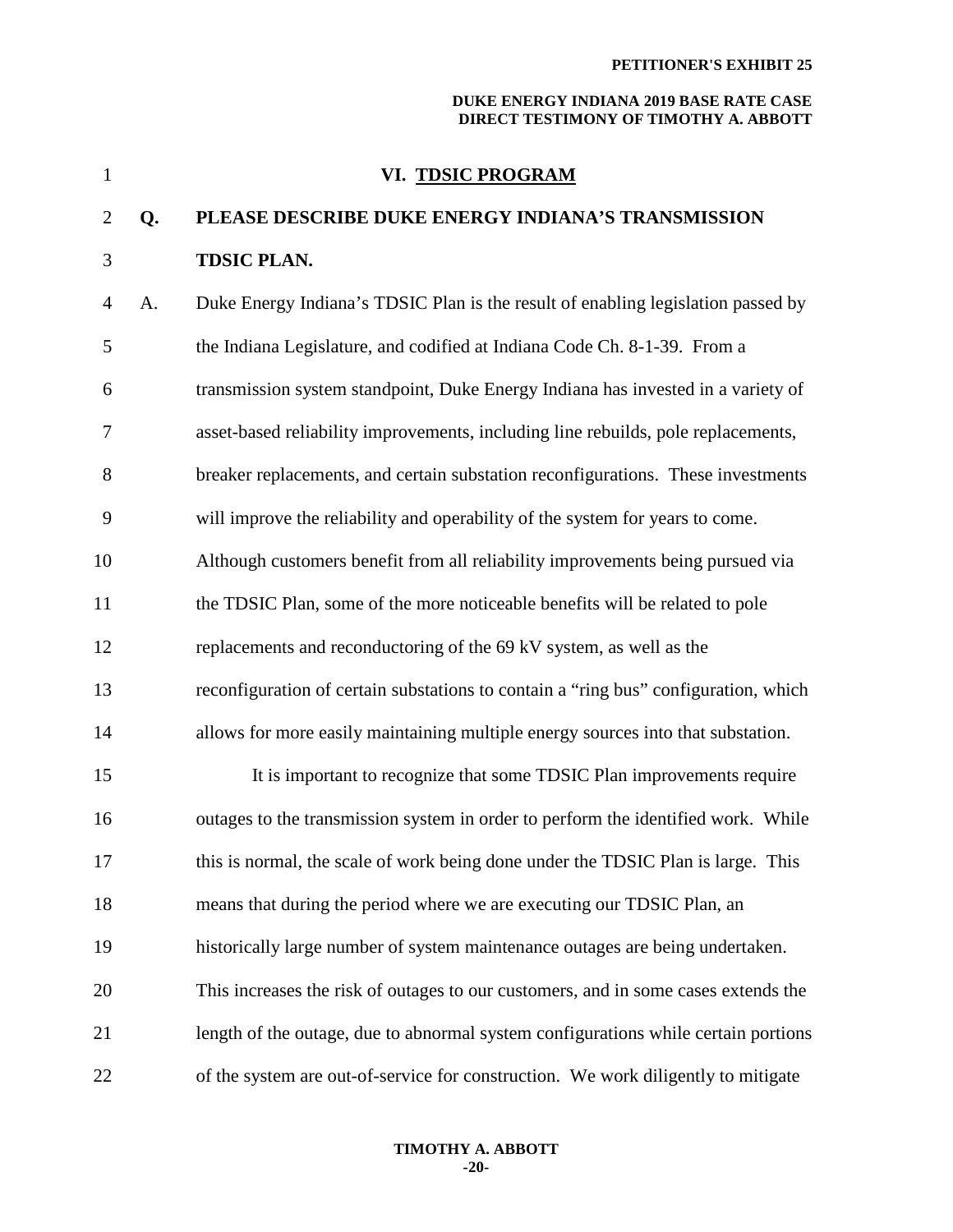| $\mathbf{1}$   |    | these risks, but they do exist. The benefits, although significant, may not produce  |
|----------------|----|--------------------------------------------------------------------------------------|
| $\overline{2}$ |    | a step change in reliability statistics on a system-wide level, but may do so on a   |
| 3              |    | local level.                                                                         |
| $\overline{4}$ | Q. | WHAT TRANSMISSION LINE AND T&D SUBSTATION PROJECTS                                   |
| 5              |    | ARE INCLUDED IN THE TDSIC PLAN?                                                      |
| 6              | A. | Duke Energy Indiana identified, scoped and estimated a total of 615 potential        |
| 7              |    | projects at 357 T&D substations and 87 Transmission Lines. From these, we            |
| 8              |    | have selected 323 projects at 280 T&D Substations and 144 projects on 81             |
| 9              |    | Transmission Lines for inclusion in the T&D Plan.                                    |
| 10             |    | Additionally, Duke Energy Indiana jointly owns its transmission system               |
| 11             |    | with Indiana Municipal Power Agency ("IMPA") and Wabash Valley Power                 |
| 12             |    | Alliance ("WVPA"). Duke Energy Indiana manages and maintains the                     |
| 13             |    | transmission system and plans to complete 46 projects at 42 T&D substations, and     |
| 14             |    | 8 projects on 8 transmission lines on behalf of the Joint Transmission Owners.       |
| 15             |    | These projects are not included for cost recovery in the TDSIC Plan, but remain      |
| 16             |    | an important component of continued reliability of the joint transmission system.    |
| 17             |    | The remaining 36 projects at 35 T&D Substation and 58 projects on 26                 |
| 18             |    | Transmission Lines were not included in the initial cut of the 7-year T&D Plan.      |
| 19             |    | Rather, we have identified these projects as "Alternate" projects, which are         |
| 20             |    | available to substitute into the TDSIC Plan at a later date if system conditions     |
| 21             |    | were to elevate these projects' priority to be higher than other work that is        |
| 22             |    | currently included in the plan, or if actual project costs are lower than originally |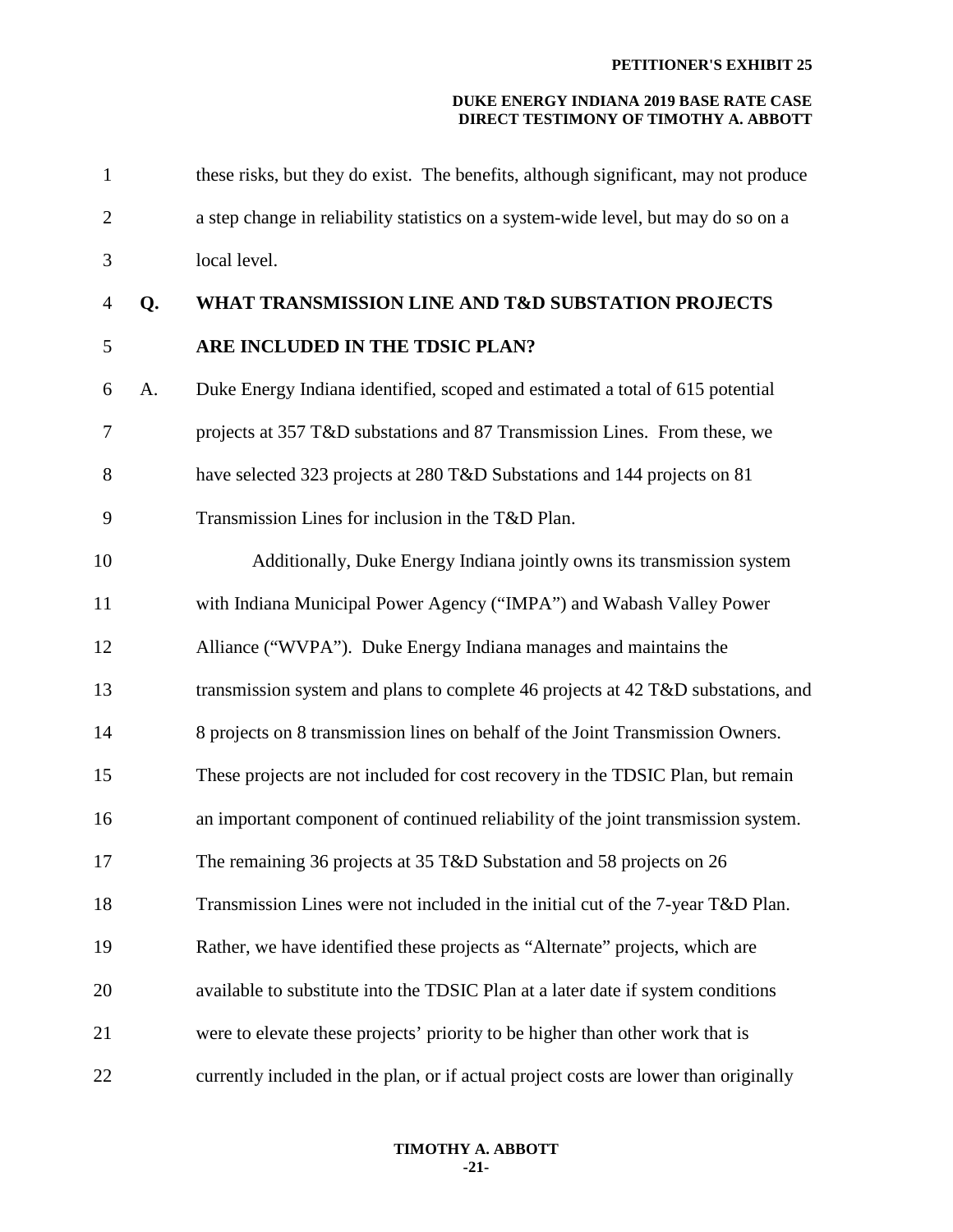| $\mathbf{1}$   |    | estimated and would therefore allow additional work to be performed within the    |
|----------------|----|-----------------------------------------------------------------------------------|
| $\overline{2}$ |    | same approved total plan cost.                                                    |
| 3              |    | VII. RELIABILITY                                                                  |
| 4              | Q. | PLEASE GENERALLY DESCRIBE YOUR UNDERSTANDING OF THE                               |
| 5              |    | <b>RELIABILITY OF DUKE ENERGY INDIANA'S TRANSMISSION</b>                          |
| 6              |    | SYSTEM IN SERVING ITS RETAIL ELECTRIC CUSTOMERS.                                  |
| 7              | A. | Duke Energy Indiana's transmission system is reliable. The highest voltages (138) |
| 8              |    | kV and above) would be best described as very reliable. The 69 kV system has      |
| 9              |    | more challenges from a reliability standpoint, and we are addressing those        |
| 10             |    | challenges via the TDSIC Plan reliability work and the EAB Program, which is      |
| 11             |    | described in this testimony.                                                      |
| 12             | Q. | WHAT ARE THE PRIMARY CAUSES OF TRANSMISSION OUTAGES                               |
| 13             |    | IN DUKE ENERGY INDIANA'S SERVICE TERRITORY?                                       |
| 14             | A. | Over the last four years, the three major causes of outages have been vegetation  |
| 15             |    | related outages, equipment failure, and planned outages to perform system         |
| 16             |    | upgrades. For example, in 2018, 10.10% of all transmission outages were related   |
| 17             |    | to vegetation and 42.76% to equipment failure.                                    |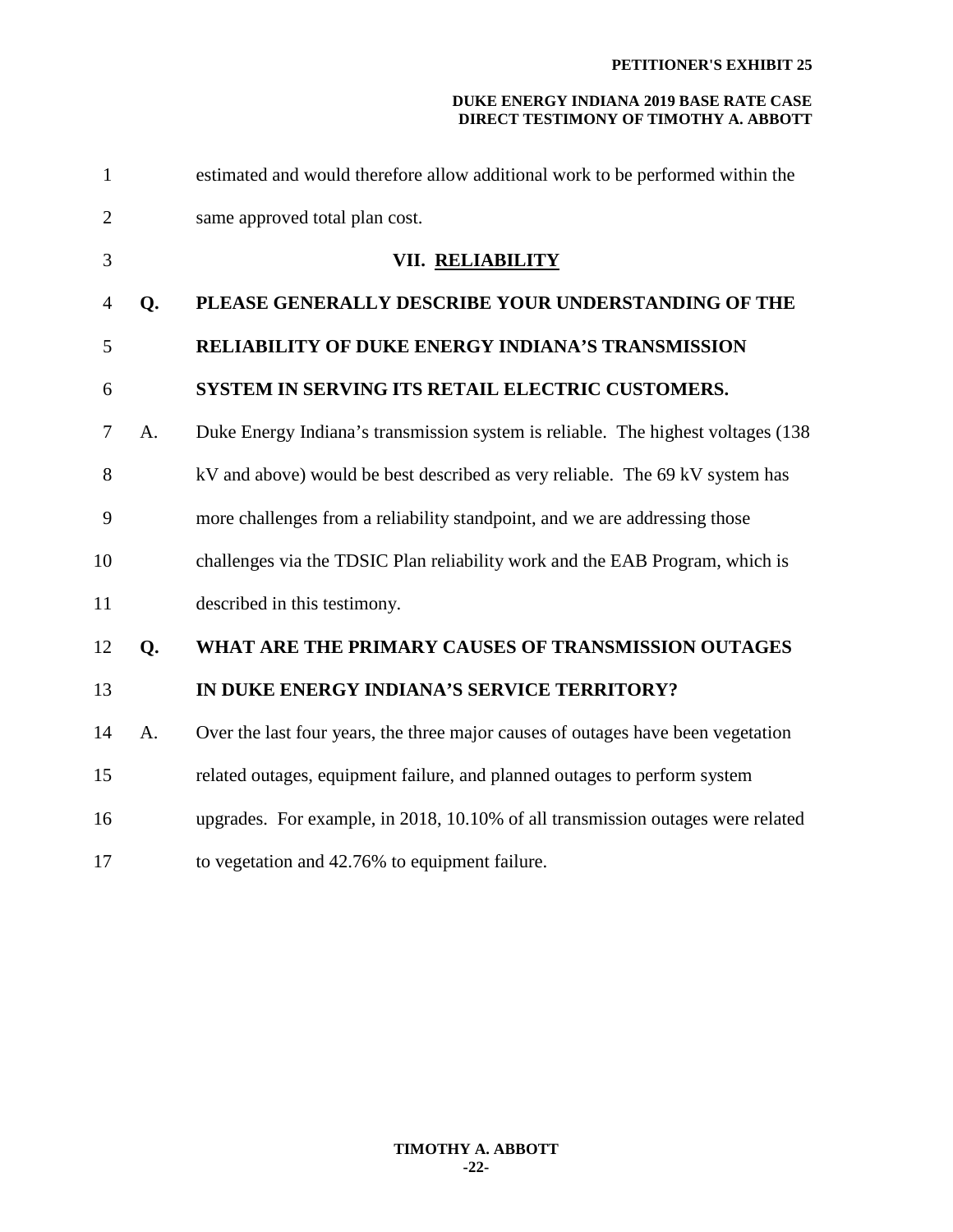| <b>Outage Cause</b>           | % of Total Number of Outages<br><b>Excluding Planned Outages &amp;</b><br><b>MEDs</b> |        |        |        |
|-------------------------------|---------------------------------------------------------------------------------------|--------|--------|--------|
|                               | 2015                                                                                  | 2016   | 2017   | 2018   |
| <b>Vegetation</b>             | 13.03%                                                                                | 11.50% | 12.19% | 10.10% |
| <b>Wildlife</b>               | 4.89%                                                                                 | 2.88%  | 3.75%  | 4.38%  |
| <b>Public Accident/Damage</b> | 10.75%                                                                                | 10.54% | 7.19%  | 18.18% |
| <b>Unknown Cause</b>          | 20.52%                                                                                | 17.89% | 20.63% | 15.49% |
| <b>Equipment Failure</b>      | 43.97%                                                                                | 43.45% | 30.31% | 42.76% |
| <b>Other Cause</b>            | 0.00%                                                                                 | 9.90%  | 21.25% | 5.39%  |
| Weather                       | 6.84%                                                                                 | 3.83%  | 4.69%  | 3.70%  |

#### 1 **Table 4:**

#### 2 **Q. WHAT IS DUKE ENERGY INDIANA'S MAIN GOAL FOR ITS**

#### 3 **TRANSMISSION SYSTEM?**

- 4 A. The main goal of Duke Energy Indiana's transmission system is to provide safe,
- 5 reliable, and affordable power to satisfy our customers' needs.
- 6 **VIII. CONCLUSION**
- 7 **Q. WERE PETITIONER'S EXHIBITS 25-A (TAA) THROUGH 25-C (TAA)**
- 8 **PREPARED BY YOU OR AT YOUR DIRECTION?**
- 9 A. Yes, they were.

#### 10 **Q. DOES THIS CONCLUDE YOUR PREFILED DIRECT TESTIMONY?**

11 A. Yes, it does.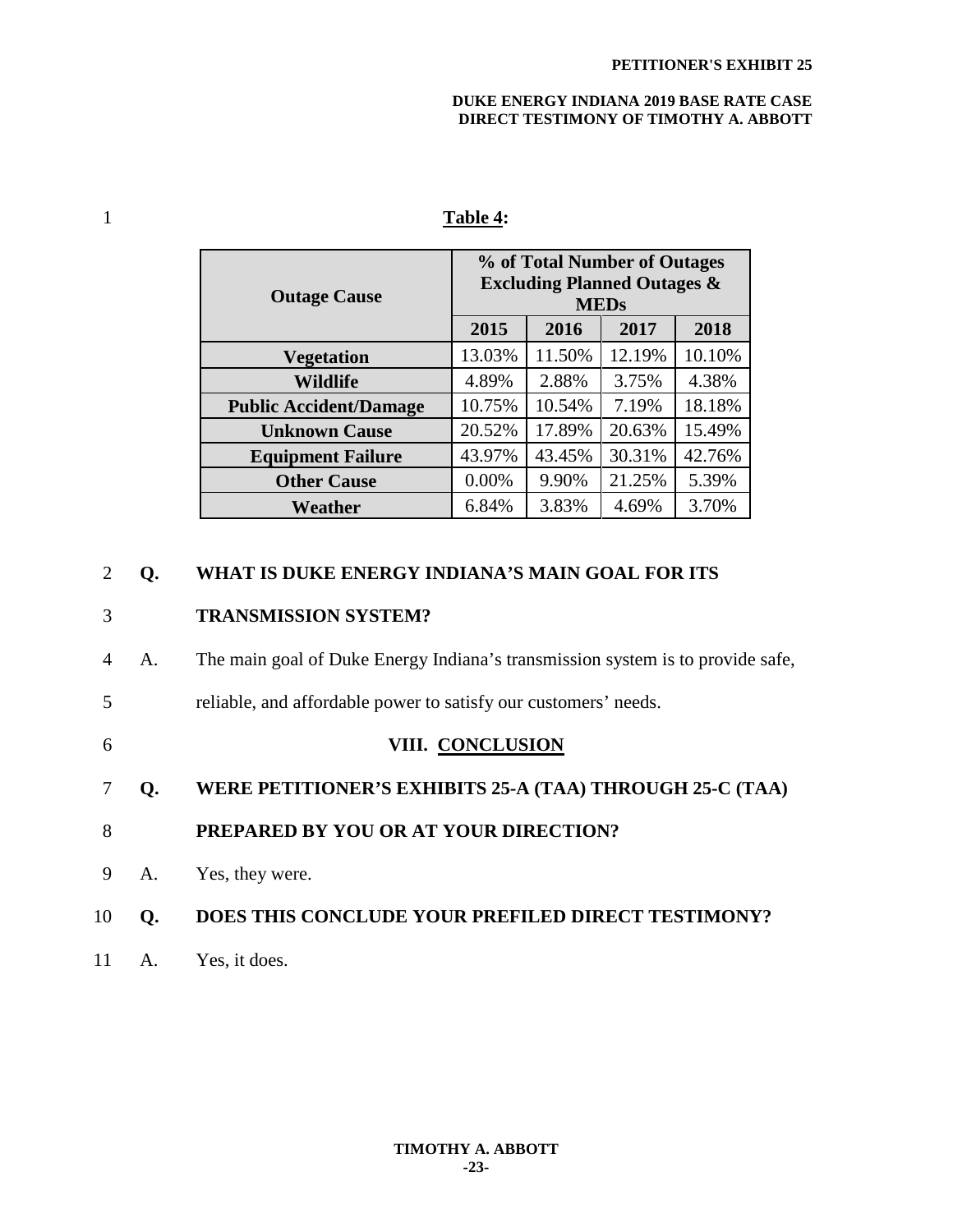

**United States Department of Agriculture** 



# Cooperative Emerald Ash Borer Project

# Initial county EAB detections in North America

# June 3, 2019

State quarantine-generally infested area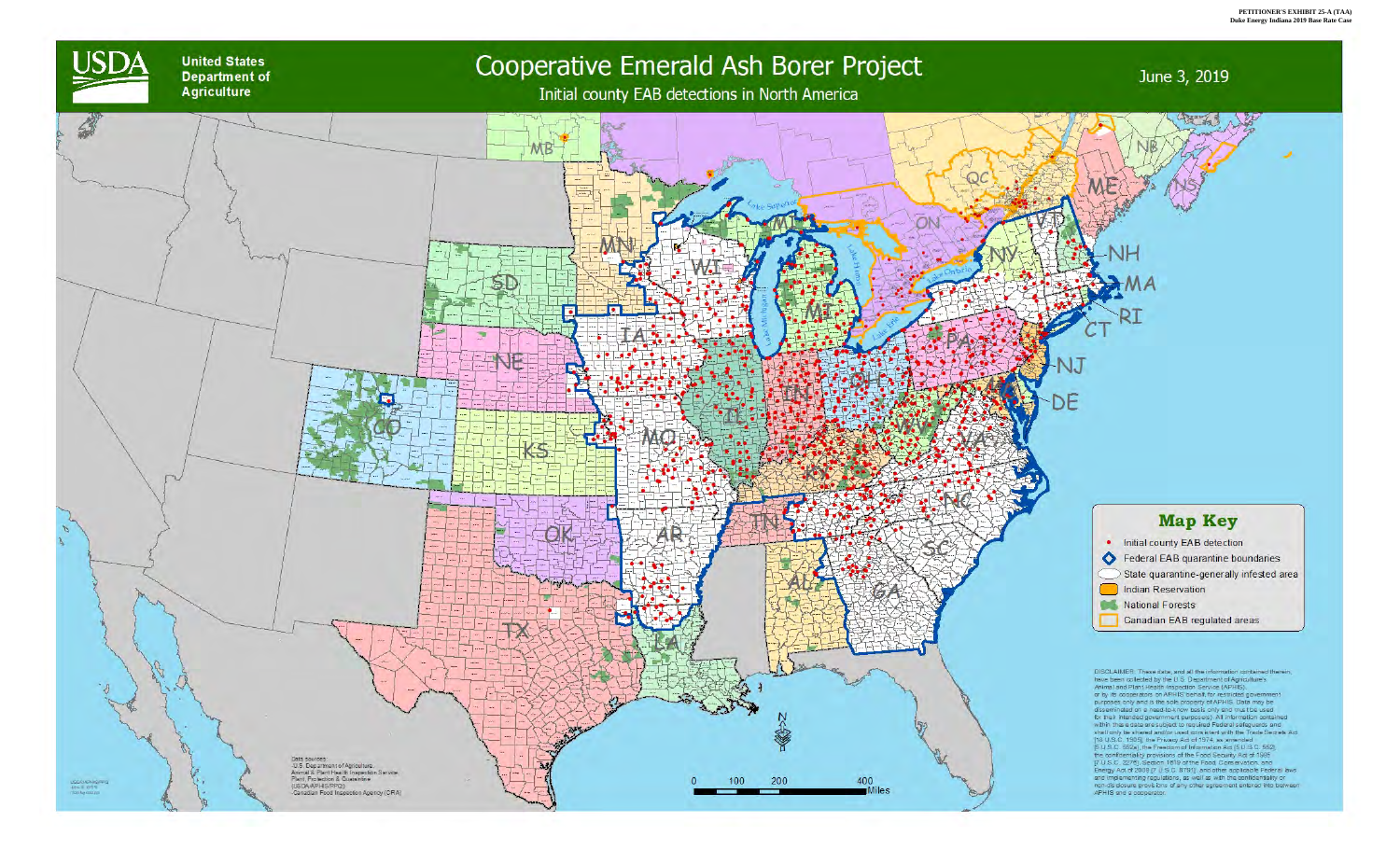#### **PETITIONER'S EXHIBIT 25-B (TAA) Duke Energy Indiana 2019 Base Rate Case**

#### **Identifying Ash Trees Through Remote Sensing**

### Remote sensing technology

- LiDAR capabilities for vegetation management
	- Identify: height, striking distance, tree segments, proximity of the vegetation to the line
- Hyperspectral Imagery capabilities for vegetation management
	- I Identify: tree species, relative tree health



Combined, these layers of information can tell us the threat of an ash or dead tree to nearby utility assets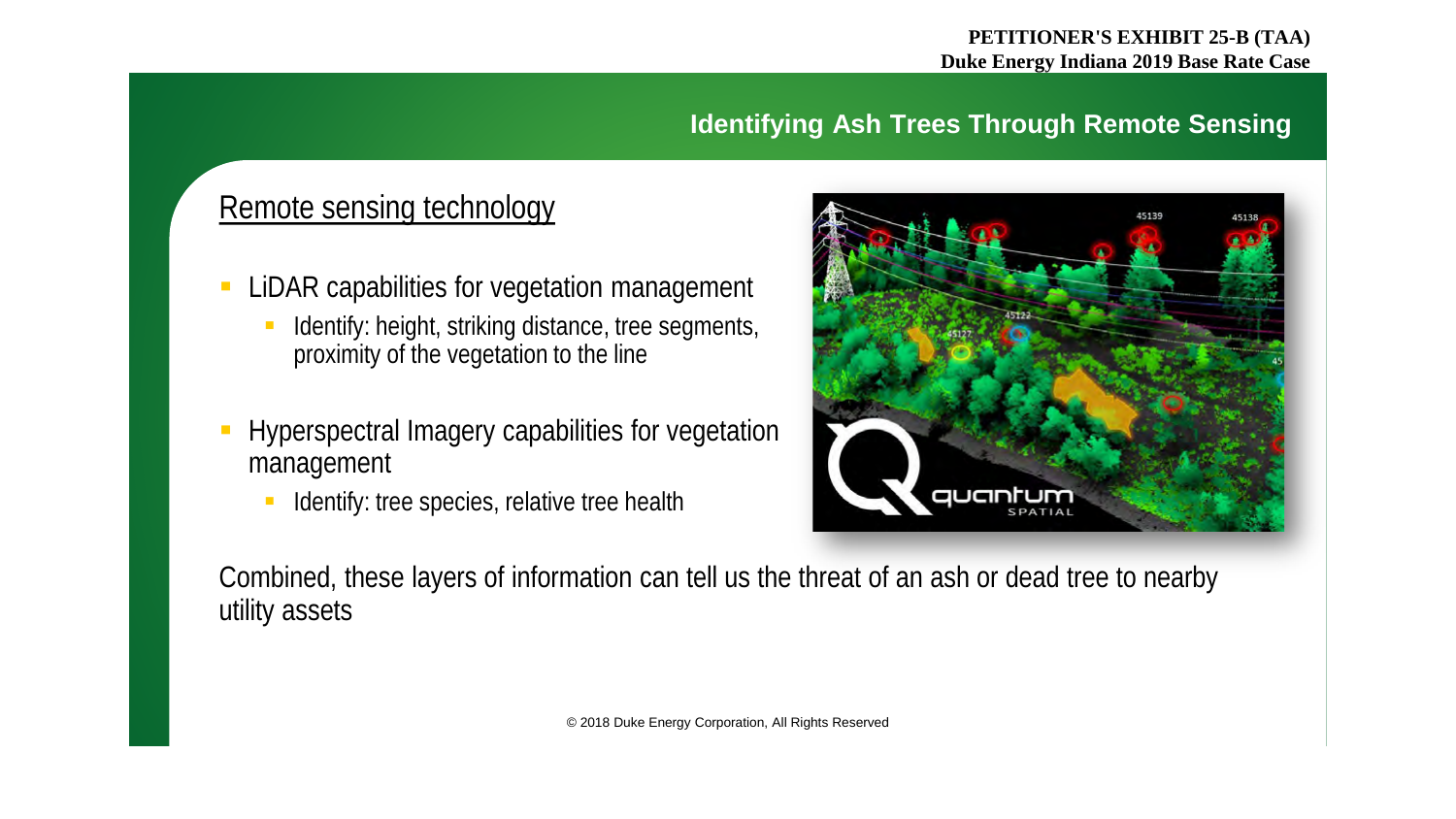#### **How Duke Energy Is Responding**

#### **How does Duke Energy's Emerald Ash Borer Program work?**

The Emerald Ash Borer Program is in addition to Duke Energy's routine Vegetation Management Program in the Midwest, which involves cutting, removing and/or preventing vegetative growth from interfering with electric lines to provide safe and reliable operation of the Duke Energy power system for our customers.

Duke Energy representatives will visit specific neighborhoods to talk with affected landowners and/or residents who may have one or more ash trees on their property that could disrupt the power system.

Our employees and contractors will carry identification and will attempt an in-person visit to schedule a time to cut the ash and/ or hazard tree(s) that could disrupt the power system.

#### **How do you determine which trees to cut down?**

Once we identify an ash tree, we then assess its health and risk of disrupting the power system. After careful review, a tree is either identified for action or left untouched on the property.

#### **Can the trees be treated instead of cut down?**

Duke Energy recommends that infested trees along power lines be cut down. Once the emerald ash borer infests a tree, it is only a matter of time before the tree begins to show signs of decline. As a part of this program, Duke Energy is willing to cut down ash trees at its expense if the trees could potentially impact

Duke Energy's system. However, a customer may desire to treat the trees on his/her property and not have Duke Energy cut them down. This is acceptable in areas where the trees do not have a potential impact to Duke Energy's system. Trees outside of Duke Energy's rights of way are the sole responsibility of the property owner, and therefore customers shall be solely responsible for the cost of treating any infested trees in addition to the cost and expense for the future cutting down of such trees if the customer refuses to take advantage of this program. If you desire to treat your trees, we recommend that you contact your local extension service, certified arborist or professional nursery for recommendations.

#### **More Information**

For more information about the emerald ash borer, please visit **emeraldashborer.info**.

To learn more about Duke Energy's Vegetation Management Program, visit **duke-energy.com/trees**.



**BUILDING A SMARTER ENERGY FUTURE**<sup>336</sup>

©2018 Duke Energy Corporation 181813 10/18



## **Emerald Ash Borer**  (EAB) Program

Proactively managing ash trees in transmission rights of way

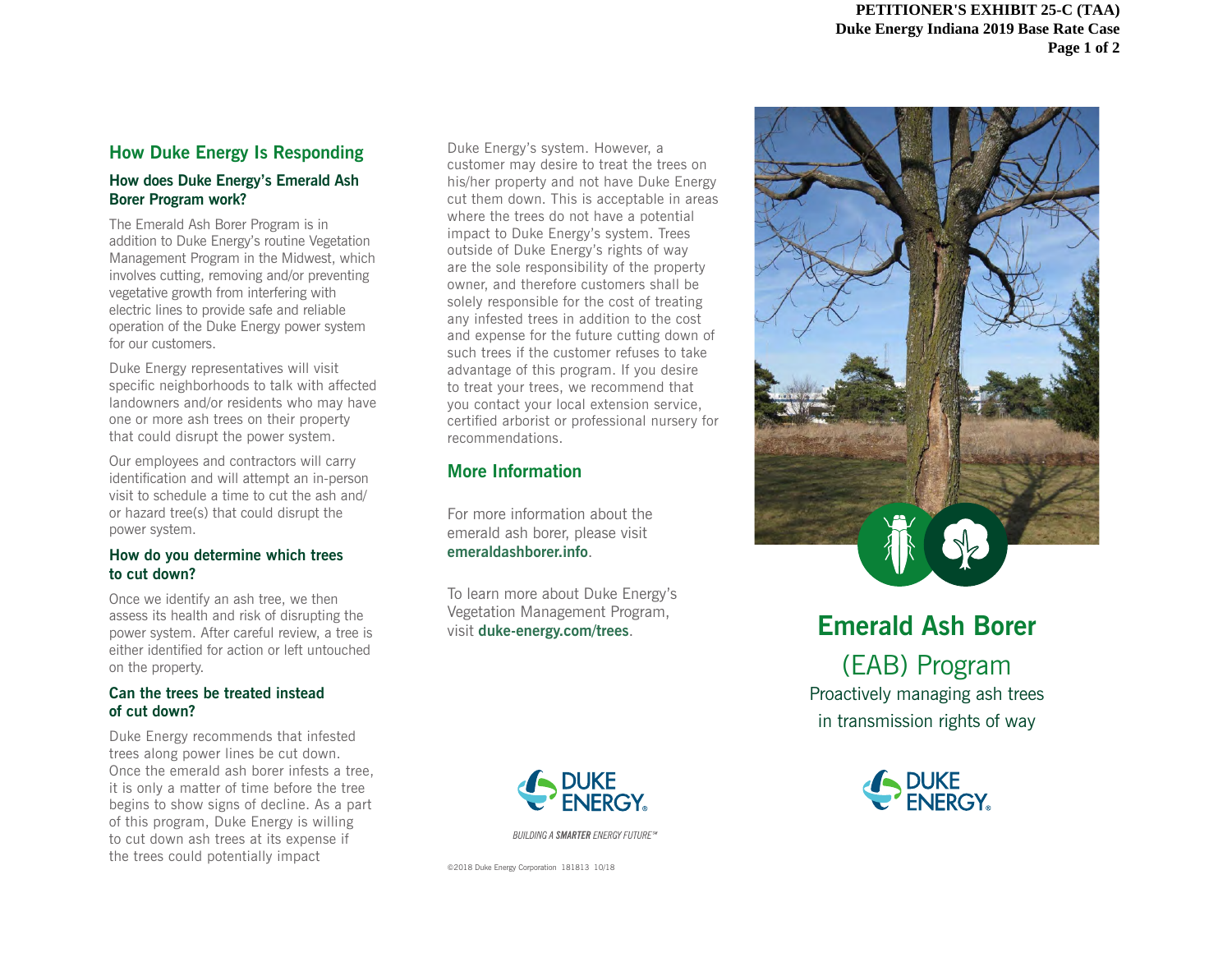

Dead and dying ash trees are becoming a widespread problem in the Midwest due to the emerald ash borer, a little green pest that has invaded ash trees. These dead and dying trees pose a serious danger to people, property and power lines because they are structurally unstable and may fall at any time.

Providing safe, secure and reliable energy to all our customers is at the heart of what we do at Duke Energy. Trees that grow too close or are in danger of falling onto power lines must be pruned or cut down to help prevent outages or service interruptions. To help provide reliable power to all our customers, we have implemented the Emerald Ash Borer Program in our Midwest service territory, a proactive approach to reducing the risk of trees falling onto power lines and our facilities.

Our methods are based on widely accepted standards established by the American National Standards Institute for tree care maintenance and operations.

#### **What is an emerald ash borer?**

The emerald ash borer is a beetle native to Asia that was first detected in Michigan in 2002. Researchers think it arrived several

years earlier, most likely in wooden packing materials aboard a ship. Since then, the beetle has been detected in several other states. The emerald ash borer is able to kill ash trees, regardless of their health, age or size and has already killed hundreds of millions of ash trees already in the U.S.

#### **What does an emerald ash borer look like?**

Adult beetles are metallic green and about one-half inch long. When adults flare their wings, you can see their violet abdomen. Larvae are cream-colored and are approximately 1 inch long.

#### **How do emerald ash borers kill ash trees?**

Like many insects, the emerald ash borer has four life stages: adult, egg, larva and pupa. Adult beetles lay eggs on the bark of ash trees. Larvae emerging from the eggs bore into the bark and feed on the tree's trunk that lies just below. This cuts off the flow of water and nutrients and eventually kills the tree. The larvae emerge as metallic green beetles between April and June.

#### **How can I identify an ash tree?**

Ash trees can be recognized by their

branches that grow directly across from one another, by the presence of five to nine leaflets, which are arranged opposite of one another on the branches and its diamond patterned bark.

#### **Emerald Ash Borer Quick Facts**

- **Executery** Trees weakened by this beetle can fall and hit power lines, resulting in power outages.
- $\blacksquare$  In the United States, only ash trees are at risk for infestation.
- Signs of infestation include:
	- •Dead tree branches near the top of a tree
	- •Bark splitting
	- Zigzag tunnels under the bark
	- •D-shaped exit holes
	- Extensive woodpecker activity
	- Leafy shoots sprouting from the trunk